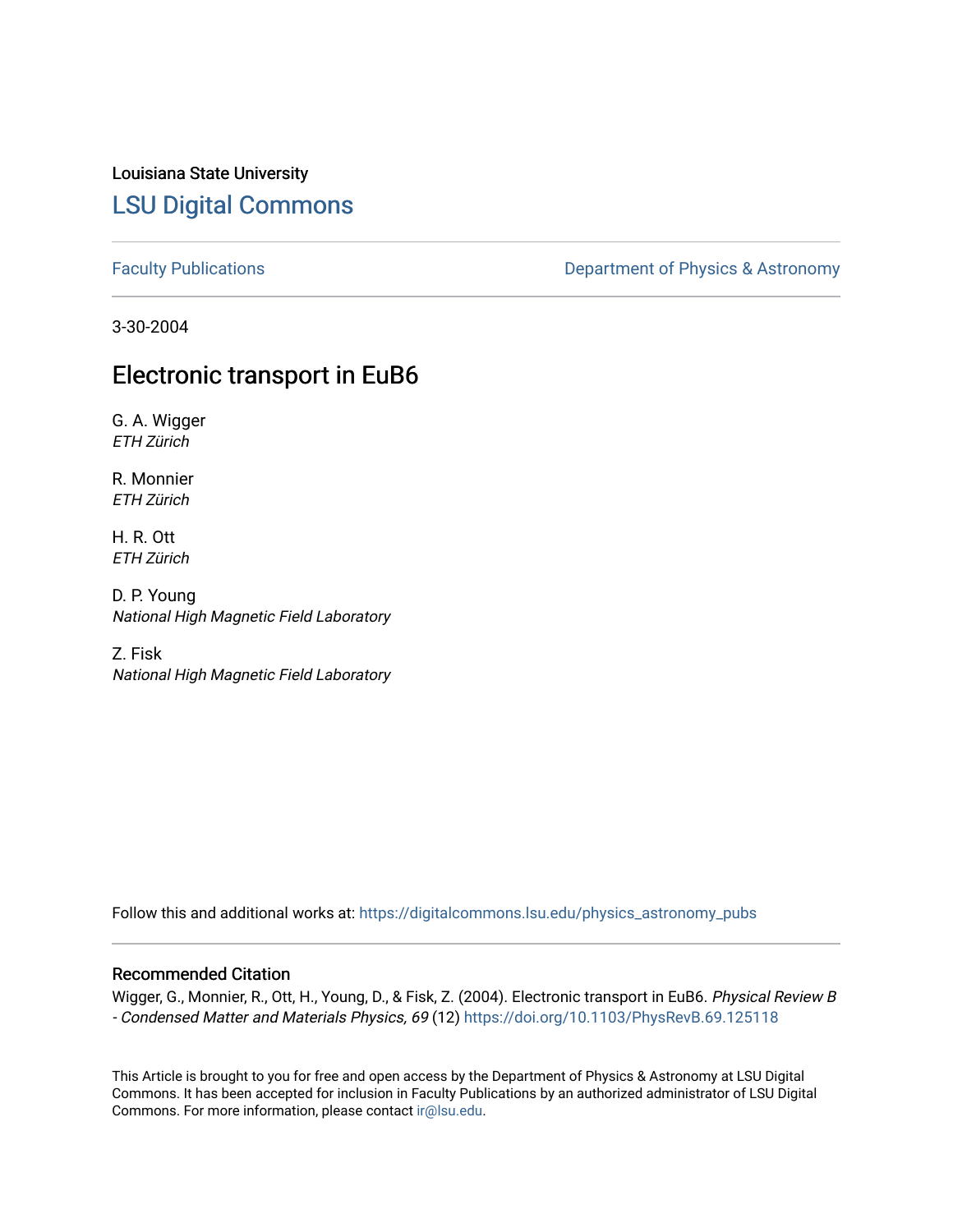## Electronic Transport in  $EuB<sub>6</sub>$

G.A. Wigger, R. Monnier, and H. R. Ott

Laboratorium für Festkörperphysik, ETH-Hönggerberg, CH-8093 Zürich, Switzerland

D.P. Young[∗](#page-22-0) and Z. Fisk

National High Magnetic Field Laboratory, Florida State University, Tallahassee, Florida 32306

(Dated: November 12, 2018)

# Abstract

 $EuB<sub>6</sub>$  is a magnetic semiconductor in which defects introduce charge carriers into the conduction band with the Fermi energy varying with temperature and magnetic field. We present experimental and theoretical work on the electronic magnetotransport in single-crystalline  $\text{EuB}_6$ . Magnetization, magnetoresistance and Hall effect data were recorded at temperatures between 2 and 300 K and in magnetic fields up to 5.5 T. The negative magnetoresistance is well reproduced by a model in which the spin disorder scattering is reduced by the applied magnetic field. The Hall effect can be separated into an ordinary and an anomalous part. At 20 K the latter accounts for half of the observed Hall voltage, and its importance decreases rapidly with increasing temperature. As for Gd and its compounds, where the rare-earth ion adopts the same Hund's rule ground state as  $Eu^{2+}$  in EuB<sub>6</sub>, the standard antisymmetric scattering mechanisms underestimate the *size* of this contribution by several orders of magnitude, while reproducing its shape almost perfectly. Well below the bulk ferromagnetic ordering at  $T<sub>C</sub> = 12.5$  K, a two-band model successfully describes the magnetotransport. Our description is consistent with published de Haas van Alphen, optical reflectivity, angular-resolved photoemission, and soft X-ray emission as well as absorption data, but requires a new interpretation for the gap feature deduced from the latter two experiments.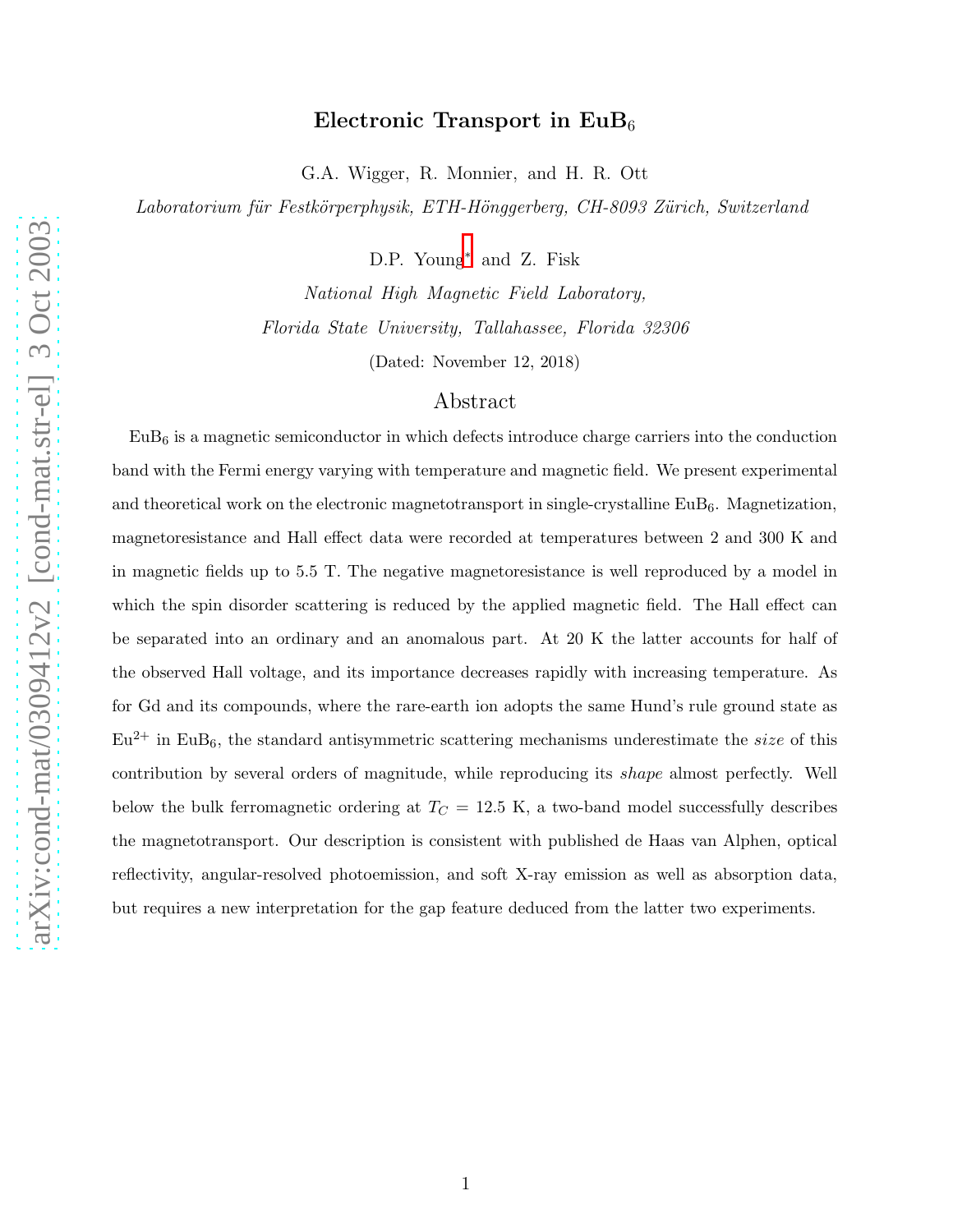#### I. INTRODUCTION

The binary compound  $\text{EuB}_6$  crystallizes in a simple cubic lattice, with divalent Eu ions in their  ${}^{8}S_{7/2}$  Hund's rule ground state at the corners of the unit cell and B<sub>6</sub>-octahedra centered at the body-centered positions. With decreasing temperature, it orders ferromagnetically<sup>[1](#page-22-1)</sup> via two consecutive phase transitions at  $\sim$  15.5 K and  $\sim$  1[2](#page-22-2).5 K, respectively<sup>2</sup>, the first of which has recently been interpreted as a phase separation between small magnetically ordered regions with mobile charge carriers and large disordered regions with localized mag-netic polarons<sup>[3](#page-22-3)</sup>. A spin-polarized electronic-structure calculation in the local spin-density approximation for exchange and correlation (LSDA) correctly reproduces the lattice constant, the internal coordinates of the boron atoms and the size of the magnetic moment in the stoichiometric compound<sup>[4](#page-22-4)</sup>. It also predicts the system to be a semimetal, with overlapping conduction and valence bands around the X-point of the Brillouin zone (BZ), in contradiction with the results of a combined study based on angle-resolved photoemission (ARPES) and bulk-sensitive soft X-ray emission (SXE) and absorption (XAS) spectroscopies<sup>[5](#page-22-5)</sup>, which suggest a gap of at least 1 eV between the two bands. While, given the approximation used in the calculation, this discrepancy is not surprising, the fact that conduction band states were observed at all in the photoemission experiment, illustrates the fundamental problem one is faced with when trying to describe the transport properties of this system and of the hexaborides in general, namely that their behaviour is to a large extent determined by defects and impurities<sup>[6](#page-22-6)[,7](#page-22-7)</sup>.

In this paper, we offer a quantitative analysis of magnetization, magnetoresistance and Hall effect data, obtained on one and the same sample, using a plausible model for the origin of the mobile charge carriers and a consistent description of the dependence of their concentration and their scattering rate on the applied magnetic field and on temperature. Explicitely, we consider  $EuB<sub>6</sub>$  to be a strongly compensated n-type magnetic semiconductor. Due to the merging of defect states, i.e., boron vacancy levels, with the conduction band, the latter acquires a certain concentration of charge carriers, as evidenced by ARPES<sup>[5](#page-22-5)</sup>. In the paramagnetic state and in the absence of external magnetic fields, these are equally distributed over six pockets (three for each spin direction) centered at the X-points of the BZ. Due to the thermal ionization of deep trap states in the gap, the occupation of these states increases slightly with temperature. The exchange coupling between the conduction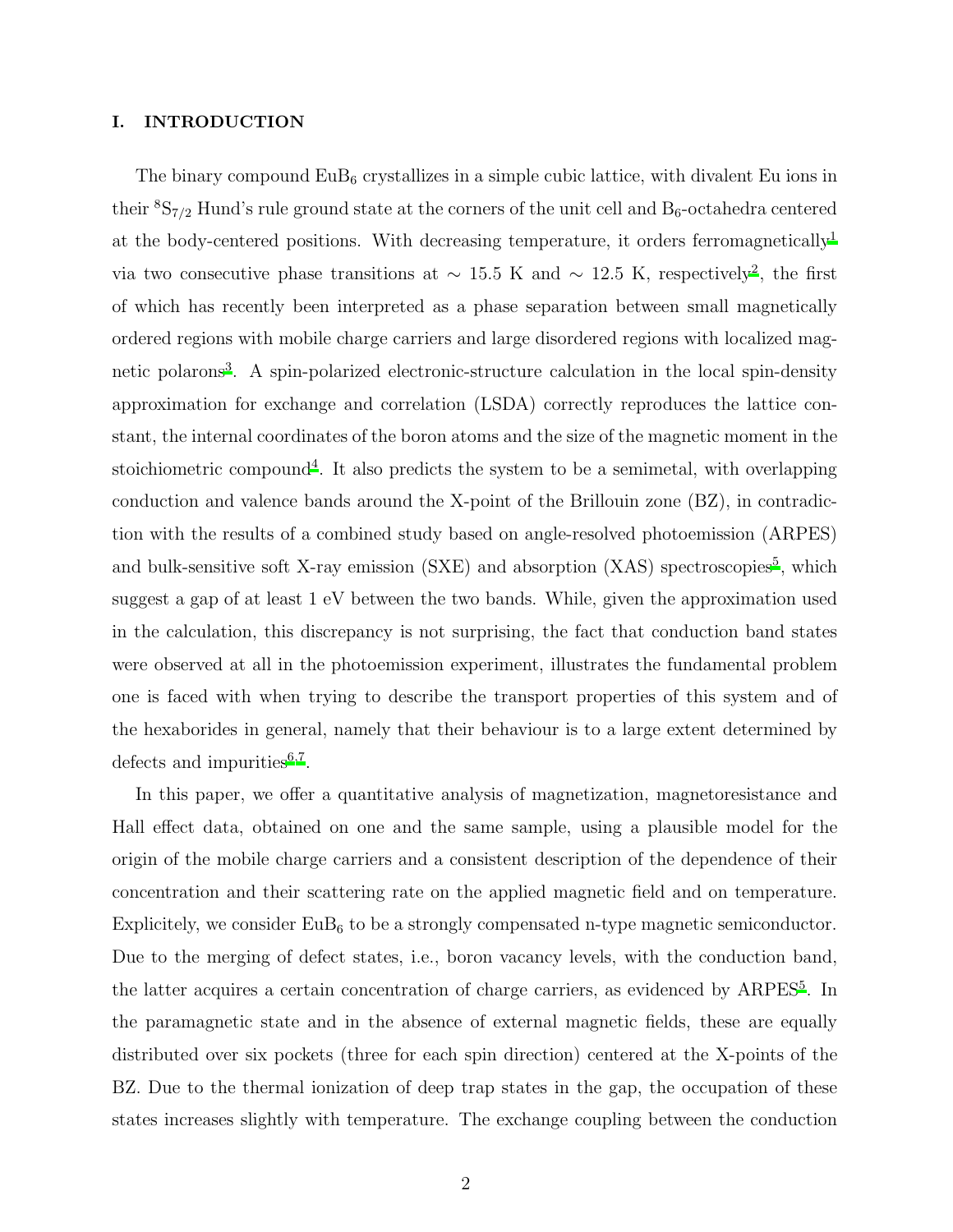electrons and the localized (spin-) magnetic moments of the Eu-ions leads to a lowering of the conduction band edge above  $T_c$  and to a splitting of the spin-up and spin-down bands below  $T_c^{4,8,9}$  $T_c^{4,8,9}$  $T_c^{4,8,9}$  $T_c^{4,8,9}$  $T_c^{4,8,9}$ . It is also responsible for the so-called spin-disorder resistivity<sup>[9](#page-22-9)[,10](#page-22-10)[,11](#page-22-11)[,12](#page-22-12)[,13](#page-22-13)</sup> which, in a semiconductor, is strongly dependent on the degree of spin-polarisation of the conduction electrons and on the concommitant redistribution of the charge carriers between the spin-up and spin-down bands<sup>[9](#page-22-9)</sup>. We have attempted to model our data on the anomalous Hall effect with the mechanism suggested by  $Kondo<sup>13</sup>$  $Kondo<sup>13</sup>$  $Kondo<sup>13</sup>$  for the case of gadolinium metal, where the trivalent Gd ions adopt the same  $4f^7$  configuration as  $Eu^{2+}$  in EuB<sub>6</sub>. We have generalized this approach to include inelastic spin-flip processes. As in this previous work, we find that the shape of the calculated field- and temperature dependence of the anomalous Hall resistivity curves matches that of the measured ones almost perfectly, but the magnitude of the effect resulting from the calculation is several orders of magnitude too small, if reasonable values for the parameters are used in the theory. An alternative mechanism proposed by  $Maranzana<sup>14</sup>$  $Maranzana<sup>14</sup>$  $Maranzana<sup>14</sup>$ , namely the interaction between the orbital motion of the conduction electrons and the localized moments, leads to the same functional dependence of  $\rho_H$  on temperature and applied field, but with an even smaller amplitude.

#### II. SAMPLE AND EXPERIMENTAL SETUP

The single-crystalline sample of  $EuB_6$  was prepared by solution growth from Al flux. All measurements were made using the same platelet type specimen with dimensions of approximately 4.8 x 5.2 x 0.25 mm<sup>3</sup>. The room temperature lattice constant of 4.185 Å was evaluated from X-ray powder diffraction data, using a least-square refinement based on Cohen's method, with the software  $Xlat^{15}$  $Xlat^{15}$  $Xlat^{15}$ . A Si spectrum served as the internal standard. Gold wires with 25  $\mu$ m diameter were contacted to the sample with silver epoxy. All voltages were measured with a four-probe, low-frequency ac technique in the ohmic regime. The transverse magnetoresistance, which in the following is always referred to as the magnetoresistance, and the Hall voltage  $V_H$  were measured in a configuration where the external field  $\overrightarrow{B}_a$ , between 0 and 5.5 T, was oriented perpendicularly to both the applied current and the measured voltages, thus orthogonal to the platelet. The extended temperature range was covered by using a conventional <sup>4</sup>He cryostat. Magnetization measurements were made in the same geometry with a commercial superconducting quantum interference device (SQUID)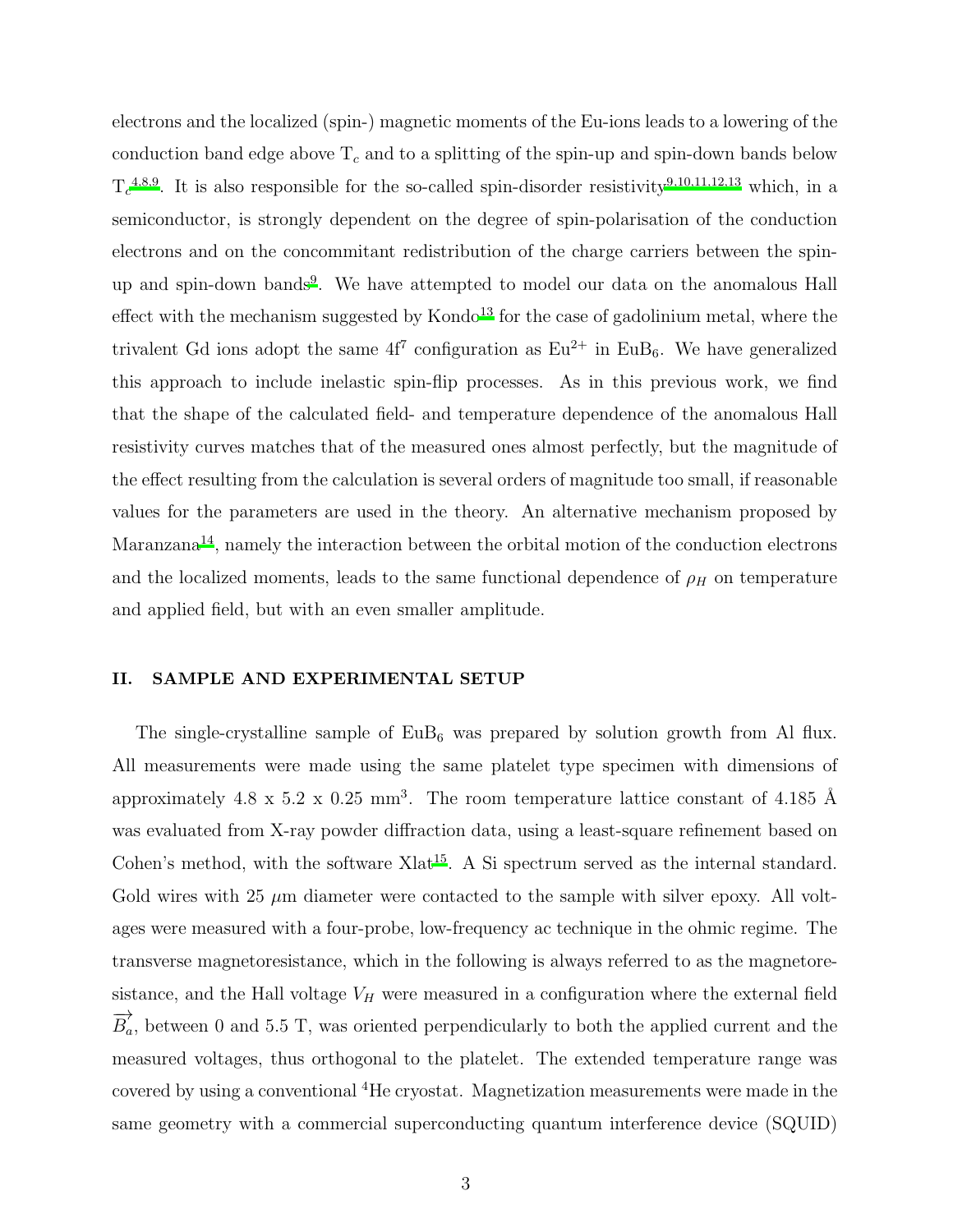magnetometer, reaching temperatures between 2 and 330 K and magnetic fields up to 5.5 T.

## III. ELECTRICAL TRANSPORT ABOVE 20 K

#### A. a.) Theory

The unperturbed conduction electron levels are approximated by parabolic bands, centered at the X-points of the BZ, with spin-independent and, for convenience, isotropic effective masses  $m^*$ . The energies of the band-bottoms are specified by  $\epsilon_0^s$ , where  $s = \pm$  labels the spin of the electron. The corresponding Bloch states are denoted as  $|i \overrightarrow{k} s \rangle$ , where  $i =$ 1, 2, 3 specifies the X-point from which  $\overrightarrow{k}$  is measured.

Following Haas<sup>[9](#page-22-9)</sup>, we denote the eigenstates of the system of magnetic Eu-ions by  $|\alpha\rangle$ and their occupation probabilities by  $w_{\alpha}$ , so that, for example, the equilibrium value of the z-component of the spin of the ion located at the site  $\overrightarrow{R_n}$  is given by

$$
\langle S_{nz} \rangle = \sum_{\alpha} w_{\alpha} \langle \alpha | S_{nz} | \alpha \rangle \quad . \tag{1}
$$

Our magnetization measurements show that above  $\sim 20$  K and up to fields of 6 T, this quantity is well described by molecular field theory and in the following, we shall assume that in this temperature range, this also applies to higher-order correlation functions.

<span id="page-4-0"></span>The exchange interaction between the magnetic moments and the mobile charge carriers has the form

$$
\mathcal{H}_1 = -\sum_{n=1}^N J(\overrightarrow{r} - \overrightarrow{R_n}) \overrightarrow{s} \cdot \overrightarrow{S_n}
$$
 (2)

where the sum is over all unit cells in the crystal, and  $\vec{s}$  is the spin of the conduction electron at  $\vec{r}$ . The range of  $J(\vec{r})$  is determined by the radius of the 4f-shell.

To first order in perturbation theory, this interaction produces the following modification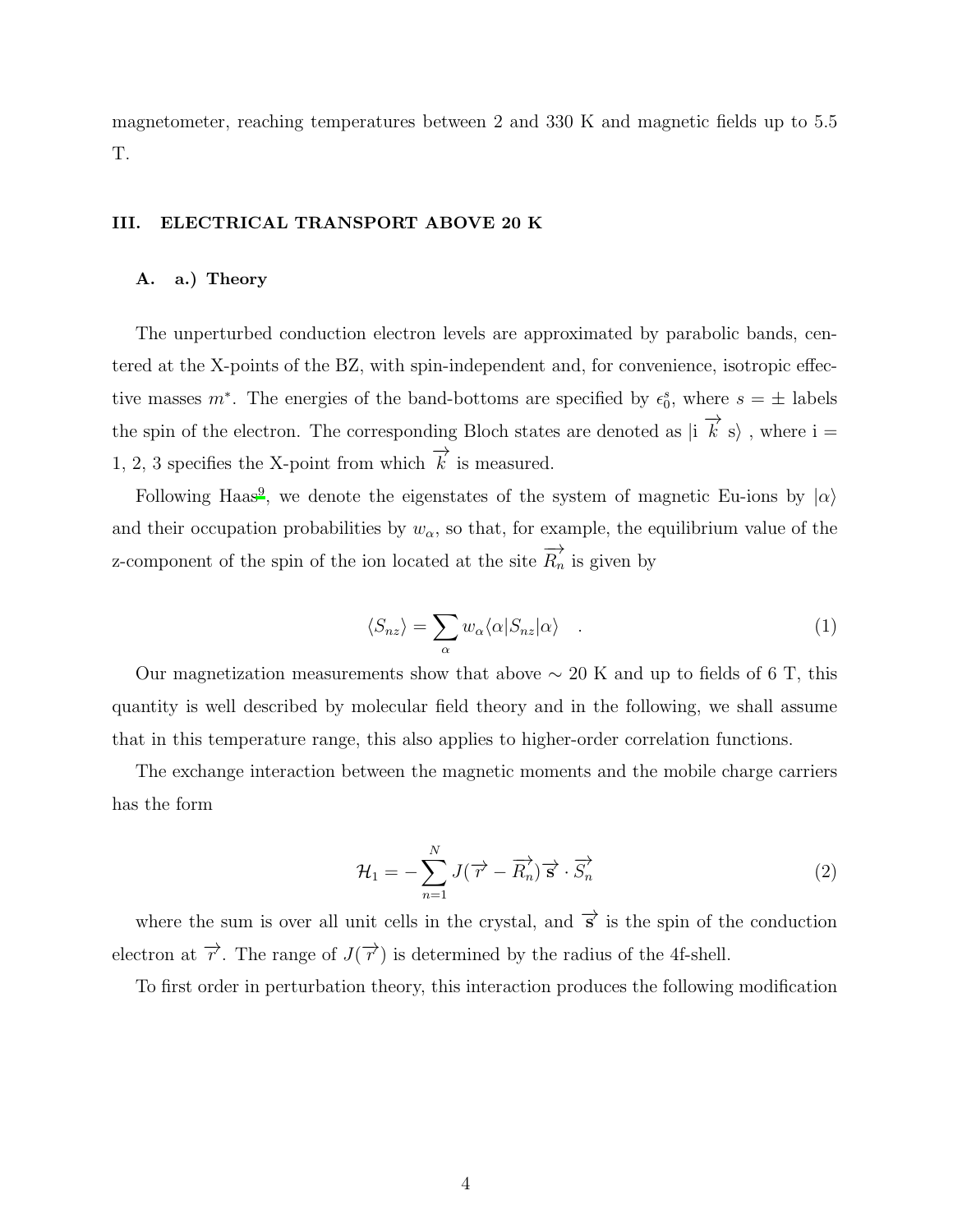in the energy eigenvalues of the band electrons

$$
\Delta \epsilon_s^{(1)}(\overrightarrow{k}) = \sum_{\alpha} w_{\alpha} \langle i \overrightarrow{k} s; \alpha | \mathcal{H}_1 | i \overrightarrow{k} s; \alpha \rangle
$$
  
= 
$$
- \sum_{n=1}^{N} \langle i \overrightarrow{k} | J(\overrightarrow{r} - \overrightarrow{R_n}) | i \overrightarrow{k} \rangle \cdot \langle s | \overrightarrow{s} | s \rangle \cdot \sum_{\alpha} w_{\alpha} \langle \alpha | \overrightarrow{S_n} | \alpha \rangle
$$
 (3)

<span id="page-5-1"></span>For a collinear ferromagnet, such as  $EuB_6$ , the average value embodied in the last sum points along the magnetization axis, which we choose as the quantization axis for the conduction electron spins. Furthermore, all magnetic ions being equivalent, we can define

$$
J_{i\overrightarrow{k}} = N\langle i\overrightarrow{k}|J(\overrightarrow{r})|i\overrightarrow{k}\rangle \approx J \quad , \tag{4}
$$

where, in the last step, we have used the effective mass approximation.

<span id="page-5-0"></span>The spin-dependent energy shift then takes the form

<span id="page-5-2"></span>
$$
\Delta \epsilon_s^{(1)} = -\frac{1}{2} s J \sigma \quad , \tag{5}
$$

where the mean ionic spin  $\sigma = S(M/M_{sat})$  depends on temperature and magnetic field.  $M_{sat}$ =−(N/V)g $\mu$ <sub>B</sub>S is the saturation magnetization per unit volume, V is the volume of the sample,  $\mu_B$  is the Bohr magneton, and g is the g-factor of the magnetic ion with spin S.

The second order correction is independent of the spin of the conduction electrons in the absence of a net magnetization and is completely dominated by the first order splitting (see eq. [\(5\)](#page-5-0)) otherwise, so that it may safely be neglected in the discussion of magnetotransport properties.

The generic form for the matrix element of the interaction  $\mathcal{H}_2$  responsible for the antisymmetric scattering between states with wave vectors  $\overrightarrow{k}$  and  $\overrightarrow{k'}$  is<sup>[13](#page-22-13)[,14](#page-22-14)</sup>

$$
\langle \overrightarrow{k'} \pm; \alpha | \mathcal{H}_2 | \overrightarrow{k} \pm; \alpha \rangle = iC \left( \theta_{\overrightarrow{k}} \overrightarrow{k'} \right) \left( \hat{k} \times \hat{k'} \right) \cdot \hat{z} \sum_{n=1}^N e^{i(\overrightarrow{k} - \overrightarrow{k'}) \overrightarrow{R_n}} \langle \alpha | S_{nz} | \alpha \rangle \quad , \tag{6}
$$

where  $C\left(\theta_{\overrightarrow{k}\overrightarrow{k'}}\right)$  is an even function of the scattering angle  $\theta_{\overrightarrow{k}\overrightarrow{k'}}$ . This describes the scattering along the direction perpendicular to  $\overrightarrow{k}$  and to the magnetization for spin-conserving transitions, and does not affect the position of the energy bands to first order in perturbation theory.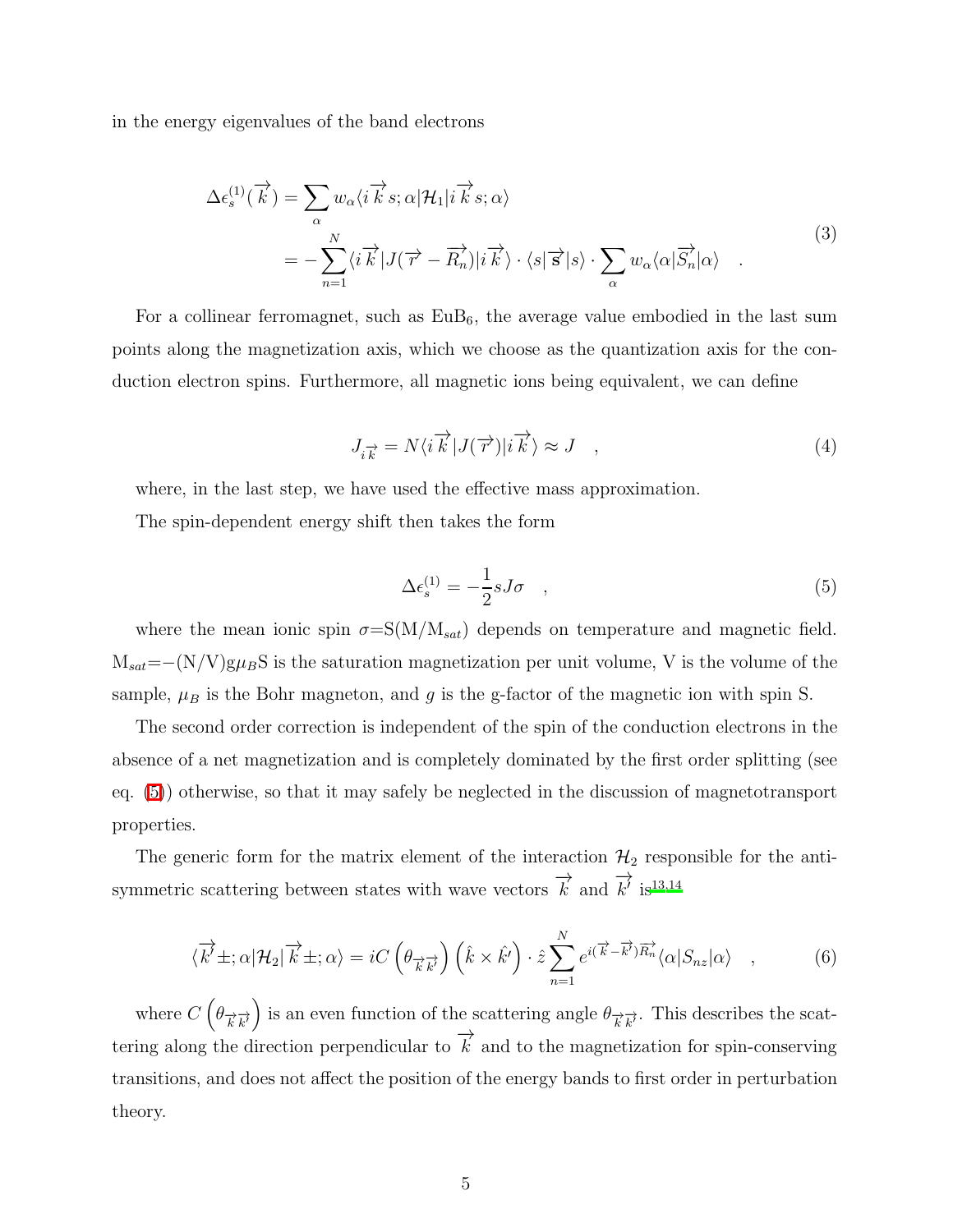For the coupling between the orbital motion of the conduction electrons and the localized spins we write, as proposed by Maranzana,  $^{14}$  $^{14}$  $^{14}$ 

$$
\mathcal{H}_2 = \frac{\mu_0 e g \mu_B \hbar}{4\pi m^*} \cdot \sum_{n=1}^N \frac{\overrightarrow{S_n} \cdot \overrightarrow{L_n}}{|\overrightarrow{r} - \overrightarrow{R_n}|^3} , (e < 0, \mu_B > 0) , \qquad (7)
$$

and

<span id="page-6-1"></span>
$$
C\left(\theta_{\overrightarrow{k}\overrightarrow{k}'}\right) = \frac{\mu_0 e g \mu_B \hbar}{m^* V} \frac{1}{\cos^2 \theta_{\overrightarrow{k}\overrightarrow{k}'}} \quad . \tag{8}
$$

For the mechanism suggested by  $Kondo^{13}$  $Kondo^{13}$  $Kondo^{13}$  to explain the anomalous Hall effect in gadolinium, which involves a virtual excited state with one electron less in the 4f shell,

<span id="page-6-2"></span><span id="page-6-0"></span>
$$
C\left(\theta_{\overrightarrow{k}\overrightarrow{k}'}\right) = \frac{\lambda V_1^2}{2S\Delta_-^2 N} \quad , \tag{9}
$$

where  $\lambda$  is the spin-orbit radial integral for 4-f electrons in the 4<sup>f6</sup> configuration,  $V_1$  is the mixing matrix element between the  $l = 1$  component of the plane wave factor  $e^{i \vec{k} \vec{r}}$  of the Bloch function (which is modulated by a function  $u_{\vec{k}}$  with the periodicity of the lattice and of pure d-character around each Eu-site) and a 4f-orbital, and ∆<sup>−</sup> is the minimum energy necessary to excite one electron from the  $4f^7$  configuration to the Fermi level.

The non-periodic part  $(\mathcal{H}'_1)$  of  $\mathcal{H}_1$ , obtained by replacing the z-component of  $\overrightarrow{S}_n$ ,  $S_{nz}$ , by  $S_{nz} - \sigma$  in eq. [\(2\)](#page-4-0), and  $\mathcal{H}_2$  induce transitions between different Bloch states, the probability of which is given to lowest order by Fermi's golden rule as

$$
P^{(2)}(\overrightarrow{k}s;\alpha|\overrightarrow{k'}s';\alpha') = \frac{2\pi}{\hbar}\delta(\epsilon_{\overrightarrow{k}}^s - \epsilon_{\overrightarrow{k}}^{s'})|\langle \overrightarrow{k'}s';\alpha'|\mathcal{H}_1' + \mathcal{H}_2|\overrightarrow{k}s;\alpha\rangle|^2 \quad . \tag{10}
$$

The energy transfer between the conduction electrons and the spin-system has been neglected (quasielastic or quasistatic approximation), which is justified as long as the typical excitation energy of the latter is smaller than the thermal energy<sup>[11](#page-22-11)</sup>, as is certainly the case above  $T_c$ . The rhs of eq. [\(10\)](#page-6-0) contains 4 terms. The two cross products cancel due to the fact that the matrix elements of  $\mathcal{H}_2$  are imaginary. From the definitions [\(8\)](#page-6-1) and [\(9\)](#page-6-2) it is easy to see that the contribution from the square of the matrix element of  $\mathcal{H}_2$  is a priori irrelevant in the case of Maranzana's mechanism and contributes less than one percent to the total transition probability [\(10\)](#page-6-0) if a physically reasonable value is used for the ratio  $V_1/\Delta_+$  in Kondo's model. Therefore we expect that the temperature and magnetic field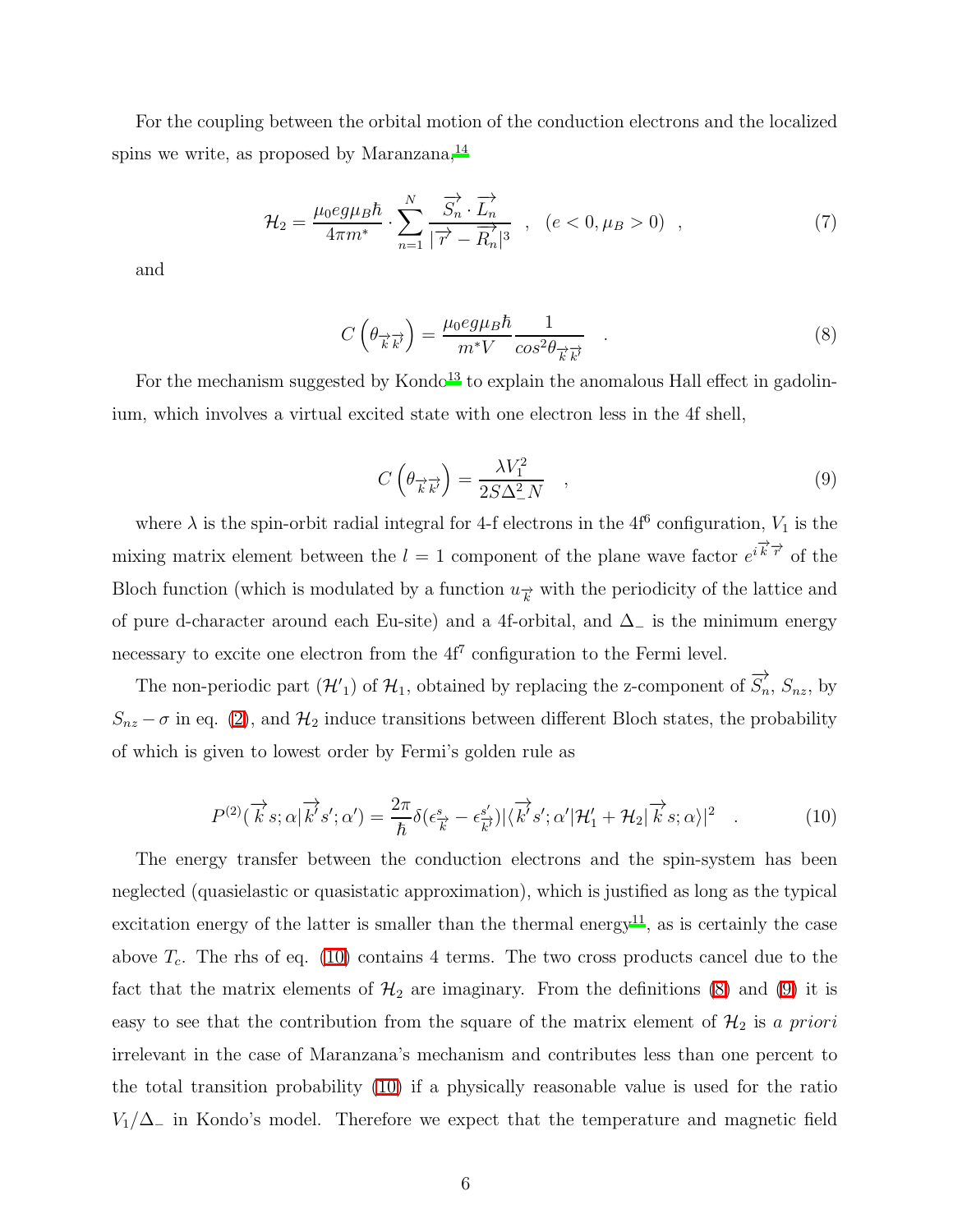dependence of the resistivity is controlled entirely by the exchange interaction between the conduction electrons and the localized moments.

Two types of transition have to be considered, those without spin-flip by

$$
\langle j\overrightarrow{k'}\pm;\alpha|\mathcal{H}_1'|i\overrightarrow{k'}\pm;\alpha\rangle = \mp\frac{1}{2N}\sum_{n=1}^N J_{\overrightarrow{k'}\overrightarrow{k}}^{ji} \cdot e^{[i(\overrightarrow{k}-\overrightarrow{k'}-\frac{\pi}{a}\hat{i}+\frac{\pi}{a}\hat{j})\cdot\overrightarrow{R_n}]} \langle\alpha|(S_{nz}-\sigma)|\alpha\rangle \quad , \tag{11a}
$$

and those with spin-flip by

$$
\langle j\overrightarrow{k'}\mp;\alpha\pm1|\mathcal{H}_1|i\overrightarrow{k'}\pm;\alpha\rangle=-\frac{1}{2N}\sum_{n=1}^N J_{\overrightarrow{k'}}^{ji}\cdot e^{[i(\overrightarrow{k}-\overrightarrow{k'}-\frac{\pi}{a}\hat{i}+\frac{\pi}{a}\hat{j})\cdot\overrightarrow{R_n}]} \langle\alpha\pm1|S_n^{\pm}|\alpha\rangle \quad ,\qquad(11b)
$$

where we have introduced the spin-raising and lowering operators  $S_n^{\pm} = S_{nx} \pm iS_{ny}$  at the site  $\overrightarrow{R_n}$ , and

<span id="page-7-2"></span><span id="page-7-1"></span><span id="page-7-0"></span>
$$
J_{\overrightarrow{k'}\overrightarrow{k}}^{\overrightarrow{j}} = N \cdot \langle j\overrightarrow{k'} | J(\overrightarrow{r}) | i\overrightarrow{k} \rangle \quad . \tag{11c}
$$

For intravalley transitions  $(i = j)$ , the momentum transfer is small, and we can set  $J_{\mathbf{k}\mathbf{k}'}^{ij}$ equal to  $J$  defined in Eq. [\(4\)](#page-5-1) above. The short range of the exchange integral in real space implies that the matrix element for intervalley scattering will not be much reduced with respect to J. Fortunately, the short wavelength of the associated spin fluctuations and, in particular, the small range of scattering angles available for this process, allow us to neglect it. The same argument can be used to dismiss intervalley scattering in [\(6\)](#page-5-2).

To lowest order, the transition probabilities associated with the matrix elements [\(11a\)](#page-7-0) and [\(11b\)](#page-7-1) are then given by

$$
P^{(2)}(\overrightarrow{k} \pm; \alpha | \overrightarrow{k'} \pm; \alpha') = \frac{2\pi}{\hbar} \delta(\epsilon_{\overrightarrow{k}}^{\pm} - \epsilon_{\overrightarrow{k'}}^{\pm}) \left(\frac{J}{2N}\right)^2 \cdot \sum_{n,n'} e^{[i(\overrightarrow{k}} - \overrightarrow{k'}) (\overrightarrow{R_n} - \overrightarrow{R_n})]} \langle (S_{nz} - \sigma)(S_{n'z} - \sigma) \rangle ,
$$
\n(12a)

and

<span id="page-7-3"></span>
$$
P^{(2)}(\overrightarrow{k} \pm; \alpha | \overrightarrow{k'} \mp; \alpha') = \frac{2\pi}{\hbar} \delta(\epsilon \frac{\pm}{\overrightarrow{k}} - \epsilon \frac{\mp}{\overrightarrow{k'}}) \left(\frac{J}{2N}\right)^2 \cdot \sum_{n,n'} e^{[i(\overrightarrow{k} - \overrightarrow{k'})(\overrightarrow{R_n} - \overrightarrow{R_n'})]} \langle S_n^{\pm} S_{n'}^{\mp} \rangle . \tag{12b}
$$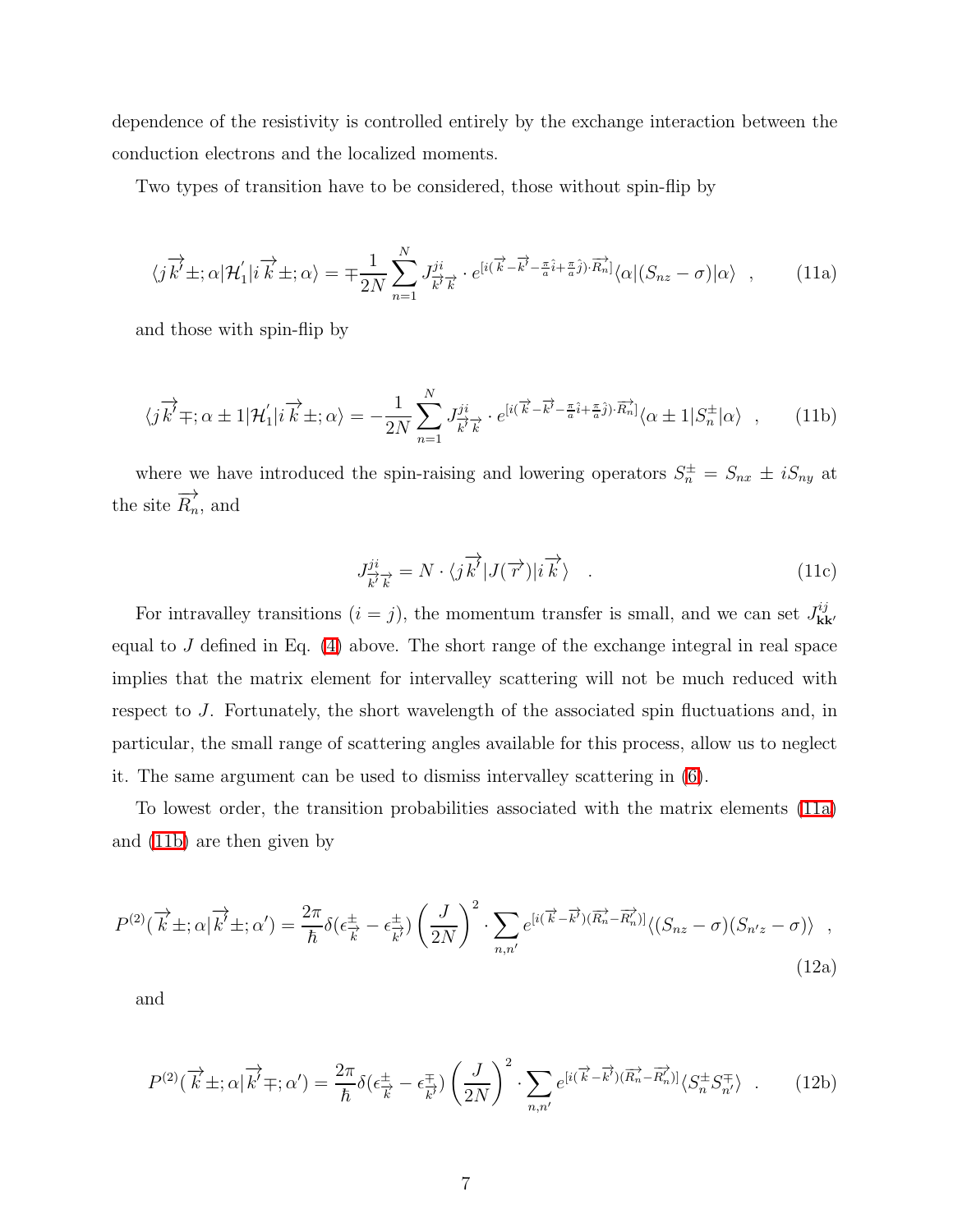Following Haas<sup>[9](#page-22-9)</sup>, we express the spin correlation functions appearing in Eqs.  $(12a,12b)$  $(12a,12b)$ in terms of the generalized susceptibility per unit volume

$$
\chi^{ij}(\overrightarrow{q}) = \frac{1}{V} \frac{(g\mu_B)^2}{k_B T} \sum_{n,m} e^{[i\overrightarrow{q}\cdot(\overrightarrow{R_n} - \overrightarrow{R_m})]} \times \{ \langle S_{ni} S_{mj} \rangle - \langle S_{ni} \rangle \langle S_{mj} \rangle \}, \qquad (13)
$$

where  $i, j = x, y, z$ . For a simple cubic (lattice constant a) collinear ferromagnet, with one magnetic atom per unit cell,  $\chi^{ij}$  is diagonal and can be written as

<span id="page-8-0"></span>
$$
\chi^{i}(\overrightarrow{q}) = [(\chi^{i}_{h})^{-1} + Aq^{2}]^{-1}
$$
\n(14)

for small values of  $\overrightarrow{q}$ , where  $\chi^i_h$  is the susceptibility per unit volume of a single domain in a homogeneous magnetic field and

<span id="page-8-1"></span>
$$
A = \frac{Vk_B T_C a^2}{2N(g\mu_B)^2 S(S+1)} \quad . \tag{15}
$$

The transport relaxation rate for a Bloch state  $|\vec{k} \pm \rangle$ , with energy  $\epsilon_{\vec{k}}^{\pm}$  is then given by<sup>[9](#page-22-9)</sup>

$$
\frac{1}{\tau_{\vec{k}}^{\pm}} \equiv \frac{1}{\tau(\epsilon_{\vec{k}}^{\pm})} = \frac{2\pi}{\hbar} k_B T \left(\frac{J}{2Ng\mu_B}\right)^2 V
$$
\n
$$
\times \sum_{\vec{k}} [\chi^z(\vec{k} - \vec{k}) \delta(\epsilon_{\vec{k}}^{\pm} - \epsilon_{\vec{k}}^{\pm}) + 2\chi^x(\vec{k} - \vec{k}) \delta(\epsilon_{\vec{k}}^{\pm} - \epsilon_{\vec{k}}^{\pm})] \quad .
$$
\n(16)

Inserting the explicit form of the susceptibilities and performing the sum over  $\overrightarrow{k'}$ , we finally obtain, for spin disorder scattering,

$$
\frac{1}{\tau(\epsilon_{\vec{k}}^{\pm})} = \frac{1}{16\sqrt{2}\pi} \frac{\sqrt{m^*} k_B T}{\hbar^2 \sqrt{\epsilon_{\vec{k}}^{\pm}}} \left(\frac{J}{Ng\mu_B}\right)^2 V^2
$$
\n
$$
\times \left[ \frac{1}{A} ln \left(1 + \frac{8m^* A}{\hbar^2} \chi_h^z \epsilon_{\vec{k}}^{\pm} \right) + \frac{2}{A} ln \left( \frac{1 + \frac{2m^* A}{\hbar^2} \chi_h^x (\epsilon_{\vec{k}}^{\pm} + \epsilon_{\vec{k}}^{\mp} + 2 \sqrt{\epsilon_{\vec{k}}^{\pm} \epsilon_{\vec{k}}^{\mp}})}{1 + \frac{2m^* A}{\hbar^2} \chi_h^x (\epsilon_{\vec{k}}^{\pm} + \epsilon_{\vec{k}}^{\mp} - 2 \sqrt{\epsilon_{\vec{k}}^{\pm} \epsilon_{\vec{k}}^{\mp}})} \right) \right]
$$
\n
$$
(17)
$$

In the molecular-field approximation, we have<sup>[9](#page-22-9)</sup>

<span id="page-8-3"></span><span id="page-8-2"></span>
$$
\overrightarrow{M} = M_{sat} \hat{z} B_S(g\mu_B S | \overrightarrow{F}|/k_B T) , \qquad (18)
$$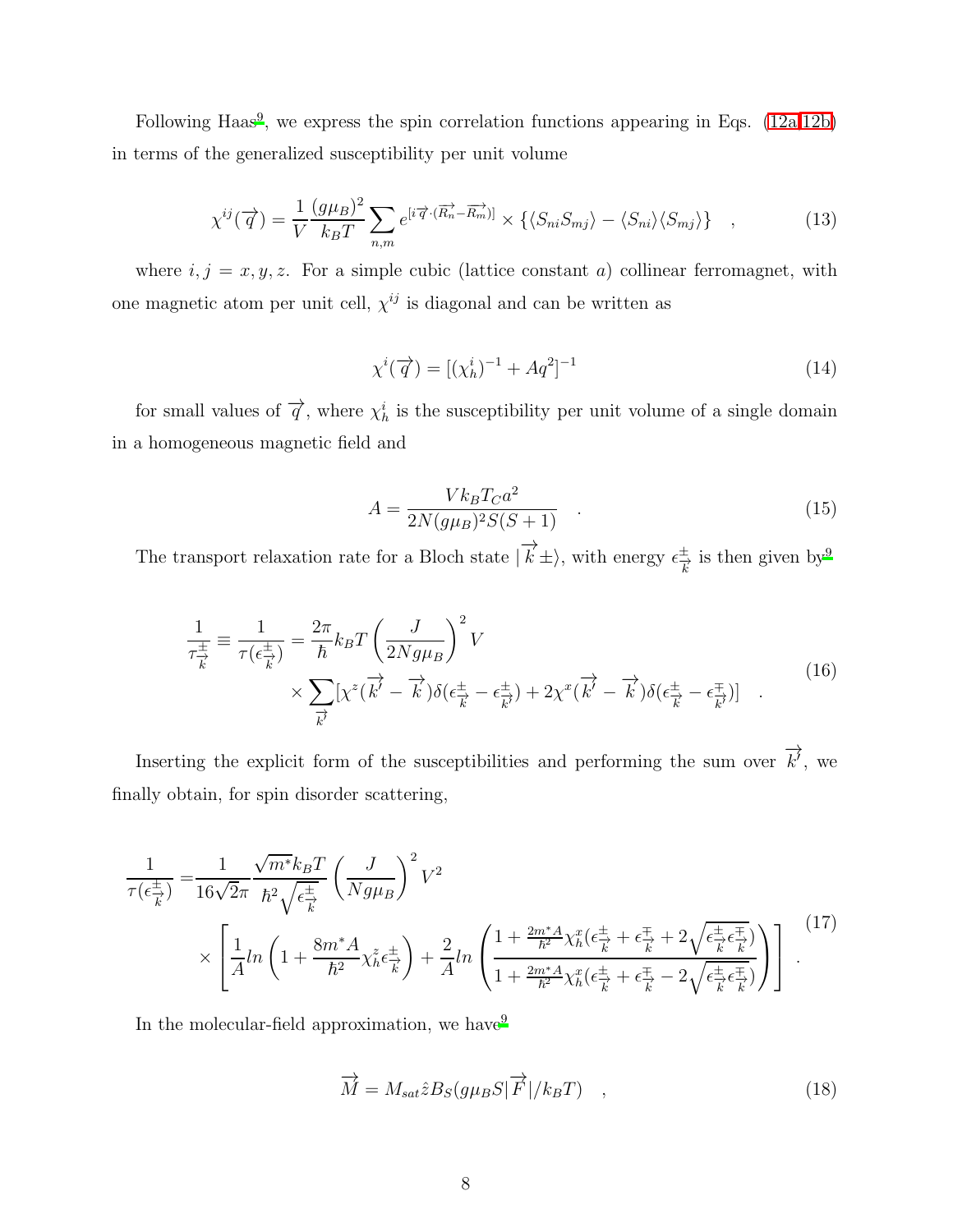where  $B<sub>S</sub>$  is the Brillouin function for a spin  $S$  acted upon by the effective field

$$
\overrightarrow{F} = \mu_0 \gamma \overrightarrow{M} + \overrightarrow{B_a} \quad . \tag{19}
$$

Here  $\gamma$  is the molecular field constant and  $\overrightarrow{B}_a$  is the applied external field, so that

<span id="page-9-2"></span><span id="page-9-1"></span>
$$
\chi_h^x = \chi_h^y = M/B_a \quad , \tag{20}
$$

and

$$
\chi_h^z = \left[ \left( M_{sat} \left( \partial B_S / \partial F \right) \right)^{-1} - \mu_0 \gamma \right]^{-1} \tag{21}
$$

The antisymmetric scattering responsible for the observed anomalous Hall effect has its origin in the matrix element given in eq. [\(6\)](#page-5-2). For it to appear linearly in the transition probability, we need to compute the latter to third order in the matrix elements<sup>[13](#page-22-13)[,14](#page-22-14)[,16](#page-22-16)</sup>, which leads to

$$
P^{(3)}(\overrightarrow{k} \pm; \alpha | \overrightarrow{k'} \pm; \alpha) \approx \frac{2\pi}{\hbar} \delta(\epsilon_{\overrightarrow{k}}^{\pm} - \epsilon_{\overrightarrow{k}}^{\pm}).
$$
  

$$
\Re\left[ \langle \overrightarrow{k'} \pm; \alpha | \mathcal{H}_2 | \overrightarrow{k} \pm; \alpha \rangle \cdot \sum_{\overrightarrow{k''}, s'', \alpha''} \frac{\langle \overrightarrow{k} \pm; \alpha | \mathcal{H}_1 | \overrightarrow{k''} s'', \alpha'' \rangle \langle \overrightarrow{k''} s''; \alpha'' | \mathcal{H}_1 | \overrightarrow{k'} \pm; \alpha \rangle}{\epsilon_{\overrightarrow{k}}^{\pm} - \epsilon_{\overrightarrow{k''}}^{s''} + i\delta} \right], \quad (22)
$$

where the real part is derived by use of the identity

<span id="page-9-0"></span>
$$
\frac{1}{\epsilon_{\overrightarrow{k}}^s - \epsilon_{\overrightarrow{k'}}^{s''} + i\delta} = \mathcal{P}\left(\frac{1}{\epsilon_{\overrightarrow{k}}^s - \epsilon_{\overrightarrow{k'}}^{s''}}\right) - i\pi\delta\left(\epsilon_{\overrightarrow{k}}^s - \epsilon_{\overrightarrow{k''}}^{s''}\right) \quad . \tag{23}
$$

In contrast to Kondo and Maranzana, we allow for spin-flip exchange scattering to and from the summed-over intermediate states, but the inelasticity in energy has again been neglected. Inserting the appropriate matrix elements, we obtain

$$
P^{(3)}(\overrightarrow{k} \pm; \alpha | \overrightarrow{k'} \pm; \alpha) = \frac{2\pi}{\hbar} \left(\frac{J}{2N}\right)^2 C \left(\theta_{\overrightarrow{k}} \overrightarrow{k'}\right) \delta(\epsilon_{\overrightarrow{k}}^{\pm} - \epsilon_{\overrightarrow{k'}}^{\pm}) (\hat{k} \times \hat{k'}) \cdot \hat{z} \times \sum_{\overrightarrow{k'}, s''} \delta(\epsilon_{\overrightarrow{k}}^{\pm} - \epsilon_{\overrightarrow{k'}}^{s''}) \cdot D_S^{(3)}(\overrightarrow{k}, \overrightarrow{k'}, \overrightarrow{k'}) \quad , \tag{24}
$$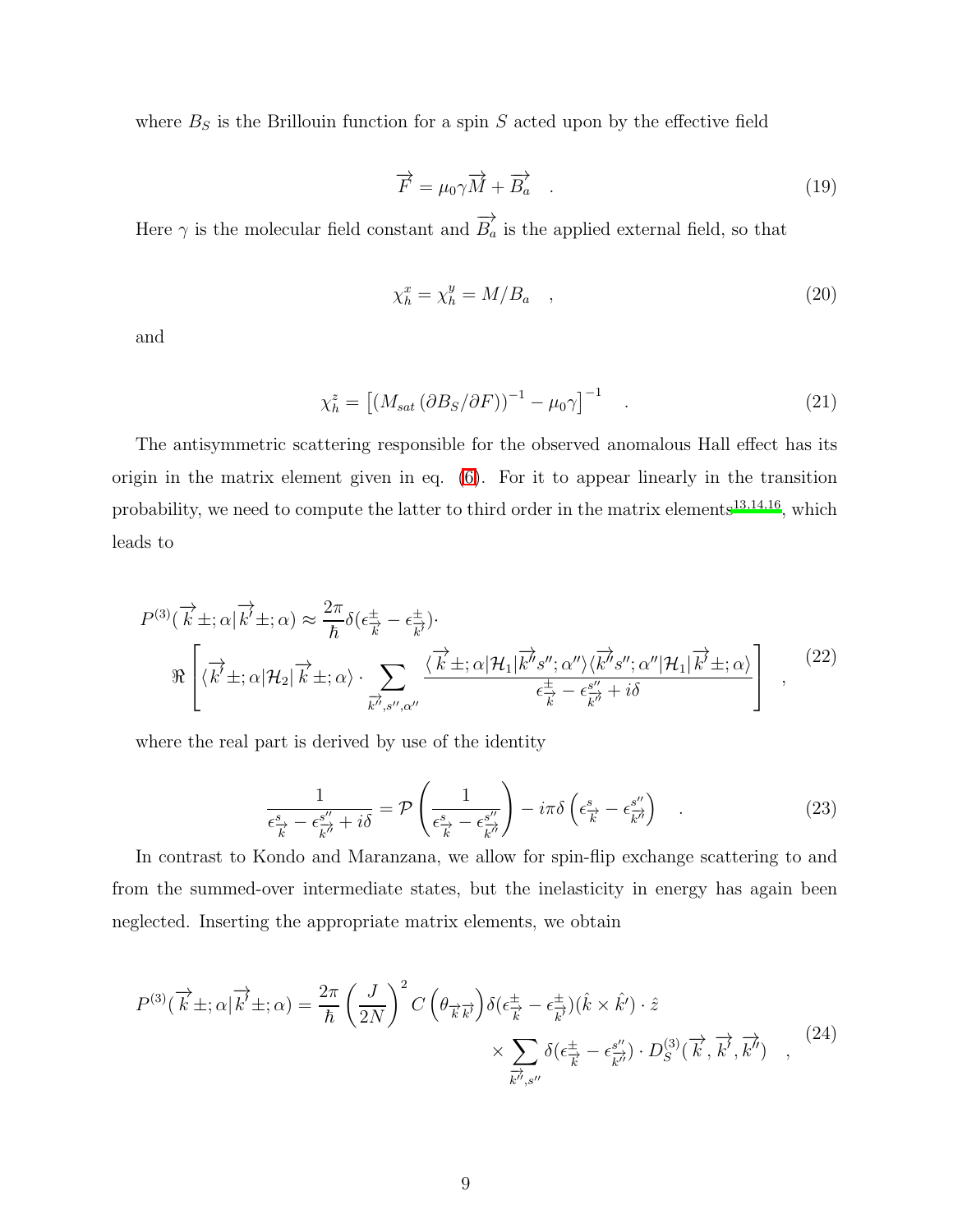with

$$
D_S^{(3)}(\overrightarrow{k}, \overrightarrow{k'}, \overrightarrow{k'}) = \sum_{n, p, q} e^{i\left[ (\overrightarrow{k} - \overrightarrow{k'}) \cdot \overrightarrow{R_n} + (\overrightarrow{k'} - \overrightarrow{k}) \cdot \overrightarrow{R_p} + (\overrightarrow{k'} - \overrightarrow{k''}) \cdot \overrightarrow{R_q} \right]}
$$
  
 
$$
\cdot \left[ \langle S_{nz}(S_{pz} - \sigma)(S_{qz} - \sigma) \rangle + \langle S_{nz} S_p^{\mp} S_q^{\pm} \rangle \right] .
$$
 (25)

In the spirit of molecular field theory, we now assume that the sum over three-spin correlation functions can be limited to those terms in which  $n = p$  or  $n = q$ , and then make the following decoupling

$$
D_S^{(3)}(\overrightarrow{k}, \overrightarrow{k'}, \overrightarrow{k'}) \simeq \sigma \sum_{p,q} \left[ e^{i(\overrightarrow{k''} - \overrightarrow{k'}) \cdot (\overrightarrow{R_p} - \overrightarrow{R_q})} + e^{i(\overrightarrow{k''} - \overrightarrow{k}) \cdot (\overrightarrow{R_p} - \overrightarrow{R_q})} \right] \cdot \left[ \langle (S_{pz} - \sigma)(S_{qz} - \sigma) \rangle + \langle S_p^{\mp} S_q^{\pm} \rangle \right],
$$
\n(26)

which, with the definition of the generalized susceptibility  $(13)$ , leads to

$$
D_S^{(3)}(\overrightarrow{k}, \overrightarrow{k'}, \overrightarrow{k'}) = V \frac{k_B T}{(g \mu_B)^2} \sigma \cdot \left[ \chi^z(\overrightarrow{k'} - \overrightarrow{k'}) + \chi^z(\overrightarrow{k''} - \overrightarrow{k}) + 2\chi^x(\overrightarrow{k''} - \overrightarrow{k'}) + 2\chi^x(\overrightarrow{k''} - \overrightarrow{k'}) \right].
$$
\n(27)

The sum over intermediate states in Eq. [\(24\)](#page-9-0) is now identical to the one appearing in the expression for the transport relaxation rate of Eq. [\(16\)](#page-8-1), with  $\epsilon_{\vec{k'}}^{s''} = \epsilon_{\vec{k'}}^{\pm}$  or  $\epsilon_{\vec{k'}}^{\pm}$  for spin conserving or spin-flip transitions, respectively. This allows us to write the transition probability for skew scattering in the compact form

$$
P^{(3)}(\overrightarrow{k} \pm; \alpha | \overrightarrow{k'} \pm; \alpha) = 2C \left(\theta_{\overrightarrow{k} \overrightarrow{k'}}\right) \delta(\epsilon_{\overrightarrow{k}}^{\pm} - \epsilon_{\overrightarrow{k'}}^{\pm}) \cdot \left(\hat{k} \times \hat{k'}\right) \cdot \hat{z} \cdot \frac{1}{\tau(\epsilon_{\overrightarrow{k}}^{\pm})} \cdot \sigma , \qquad (28)
$$

where we have used the fact that the relaxation rate of a particular Bloch state only depends on its energy. Given an interaction with the above angular dependence, we can use the exact result derived by Fert<sup>[17](#page-22-17)</sup> for the Hall resistivity  $\rho_H$  (his Eq. (15)), to define the relaxation rate for antisymmetric scattering

$$
\frac{1}{\tau_{as}(\epsilon_{\vec{k}}^{\pm})} = \frac{V}{8\pi^3} \int d^3k' P^{(3)}(\vec{k} \pm; \alpha | \vec{k'} \pm; \alpha) \hat{k'} \cdot \hat{y} = \tilde{C} \cdot k \frac{1}{\tau(\epsilon_{\vec{k}}^{\pm})} \cdot \sigma \quad , \tag{29}
$$

where, for the interaction proposed by Maranzana<sup>[14](#page-22-14)</sup>

<span id="page-10-1"></span><span id="page-10-0"></span>
$$
\widetilde{C}^{M} = \frac{\mu_0 e g \mu_B}{2\pi^2 \hbar} = 1.794 \cdot 10^{-15} \text{ m} \quad . \tag{30}
$$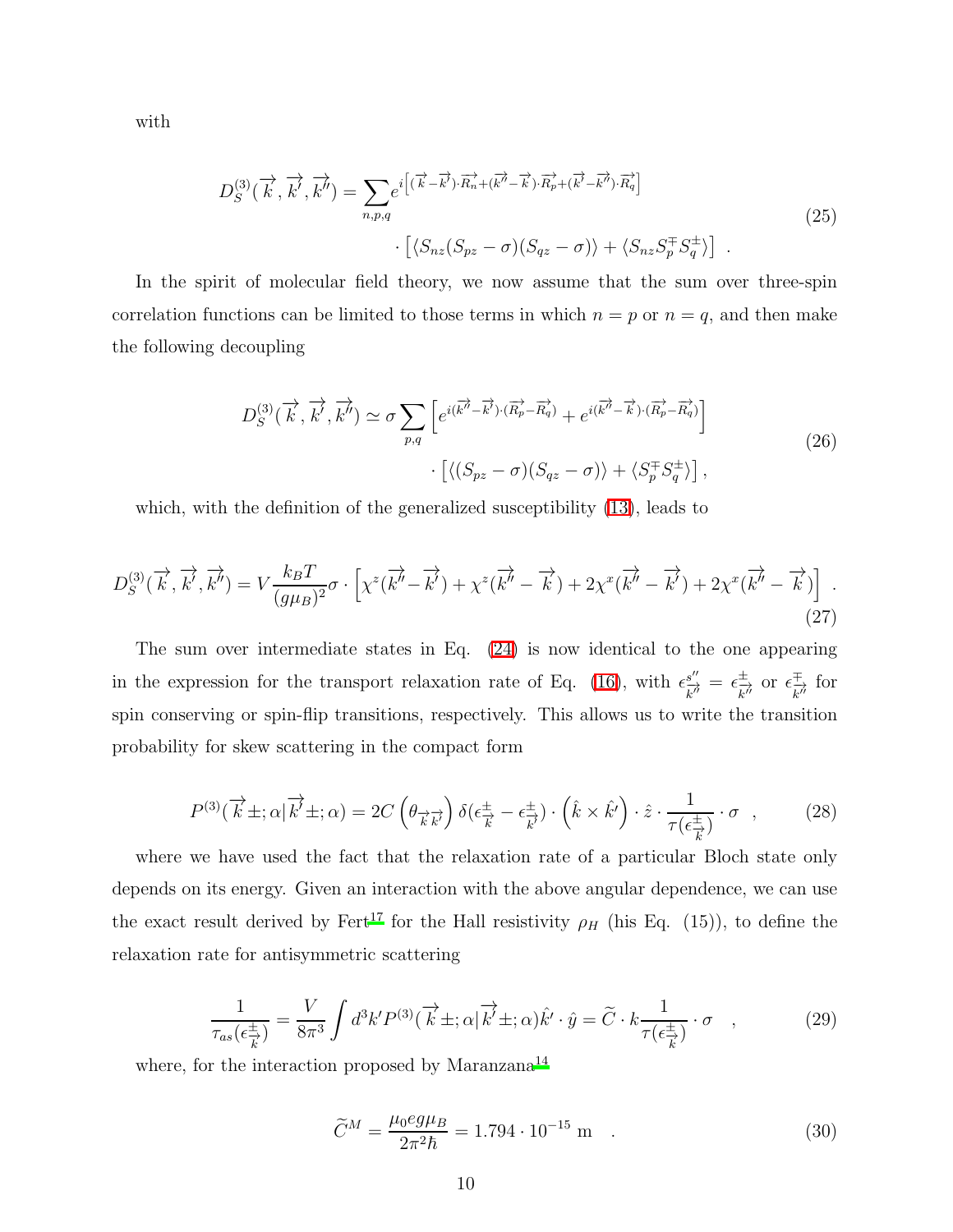For the mechanism, suggested by  $Kondo^{13}$  $Kondo^{13}$  $Kondo^{13}$  to explain the anomalous Hall effect in gadolinium metal,

$$
\widetilde{C}^K = \frac{m^* \Omega_{cell} \lambda V_1^2}{6\pi^2 S \Delta_{-}^2 \hbar^2} \quad , \tag{31}
$$

where  $\Omega_{cell}$  is the volume of the unit cell.

In our comparison with experiment, the constant  $\widetilde{C}$  in eq. [\(29\)](#page-10-0) will be treated as a free parameter.

### B. b.) Experimental Results and Analysis

### 1. Temperature dependent electrical resistivity in zero magnetic field

The temperature dependent electrical resistivity arises from several scattering processes, which we shall, as usual, consider as independent (Matthiessen's rule). From the theory developed above we can calculate the conductivity of the coupled spin-up and spin-down charge carriers in the presence of spin-disorder scattering only according to

$$
\sigma_{sd}^{\pm}(B_a, T) = -\frac{2e^2}{3m^*} \int_{-\infty}^{\infty} \tau_{sd}^{\pm}(\epsilon) (\epsilon - \epsilon_0^{\pm}) g^{\pm}(\epsilon) \frac{\partial f_0(\epsilon)}{\partial \epsilon} d\epsilon \tag{32}
$$

with the Fermi function

<span id="page-11-0"></span>
$$
f_0(\epsilon) = \frac{1}{1 + exp(\frac{\epsilon - \zeta}{k_B T})},
$$
\n(33)

where  $\zeta$  stands for the chemical potential. The density of states for each spin orientation is

$$
g^{\pm}(\epsilon) = \frac{3}{4\pi^2} \left(\frac{2m^*}{\hbar^2}\right)^{3/2} (\epsilon - \epsilon_0^{\pm})^{1/2} \quad . \tag{34}
$$

The relaxation times  $\tau_{sd}^{\pm}(\epsilon) \equiv \tau(\epsilon_{\vec{k}}^{\pm})$  are given by Eq. [\(17\)](#page-8-2). In the absence of a magnetic field and in the temperature range considered here, the system is unpolarized  $(\epsilon_0^+ = \epsilon_0^-)$  $_{0}^{-}$ ), and the relaxation time is the same for both spin orientations. We can then define the spin-disorder resistivity as

$$
\rho_{sd}(0,T) = (\sigma_{sd}^+(0,T) + \sigma_{sd}^-(0,T))^{-1} \quad . \tag{35}
$$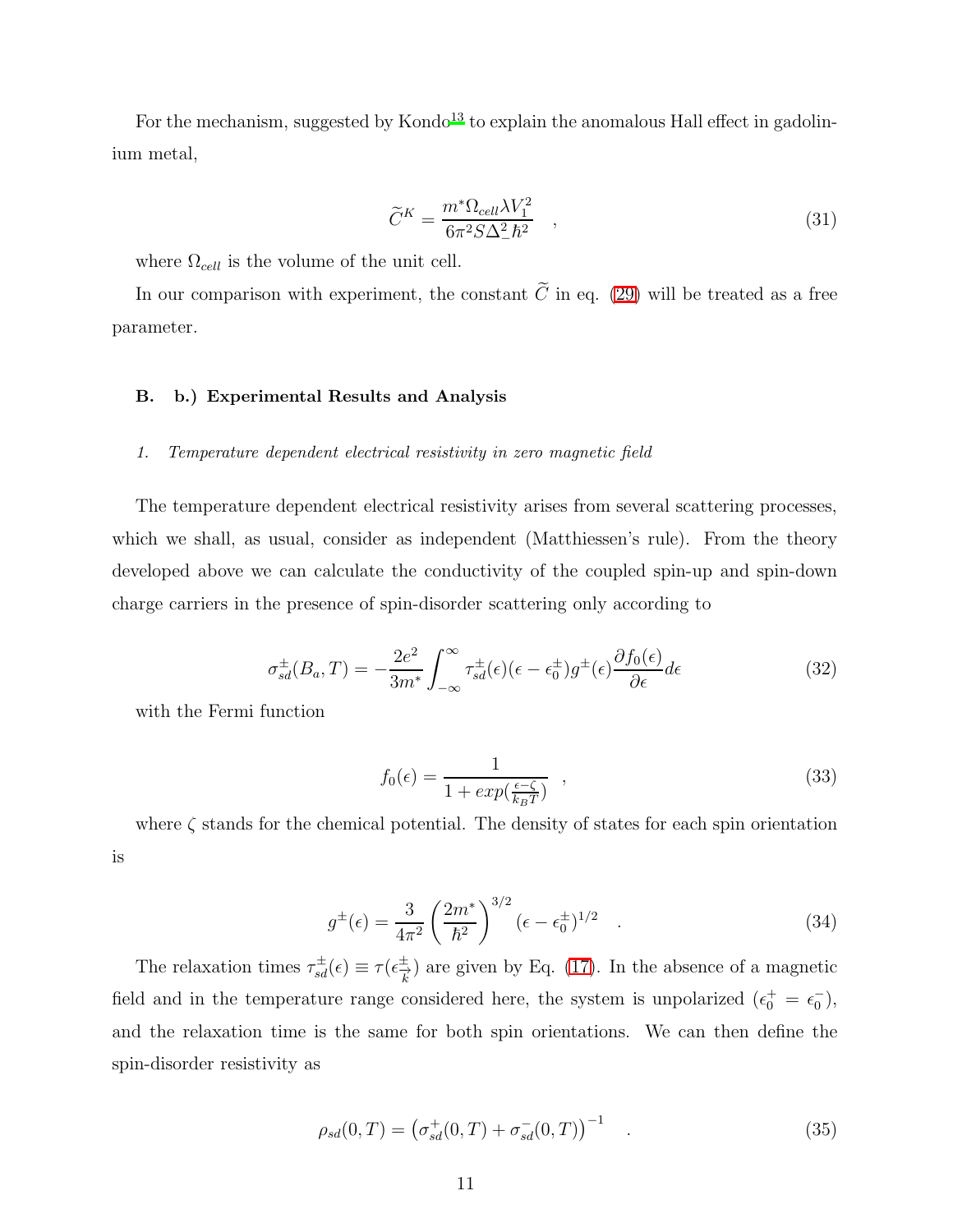In order to calculate the contribution  $\rho_{ph}$  of the electron-phonon interaction to the re-sistivity, we use the model that was recently suggested by Mandrus and collaborators<sup>[18](#page-22-18)</sup> for  $LaB<sub>6</sub>$ . The electrons are assumed to be scattered by localized low-frequency Einstein oscillators, corresponding to the almost independent motion of the rare-earth ions in their boron "cages", as well as by Debye-type phonons due to the collective motion of the boron frame-work. In a first step, we apply the model, described in detail in ref.<sup>[18](#page-22-18)</sup>, to fit the resistivity data of  $YbB<sub>6</sub><sup>19</sup>$  $YbB<sub>6</sub><sup>19</sup>$  $YbB<sub>6</sub><sup>19</sup>$ . In this compound, the Yb cations also adopt a divalent configuration but they carry no magnetic moment. We then renormalize the obtained Einstein frequency by the square root of the mass ratio between Yb and Eu, leading to  $\theta_E=168$  K for EuB<sub>6</sub>. The Debye frequency  $(\theta_D=1160 \text{ K})$ , to which the results are not sensitive to start with, is left unchanged. Next, we have to account for the resistivity  $\rho_d$  arising from the scattering of the conduction electrons at point defects. We anticipate the charge carrier density to be high enough to efficiently screen the latter and therefore, the corresponding relaxation rate can be considered as temperature-independent. The total resistivity is then given by

<span id="page-12-0"></span>
$$
\rho(0,T) = \rho_{sd}(0,T) + \rho_{ph}(0,T) + \rho_d(0,T) + \rho_{cont} \quad , \tag{36}
$$

where  $\rho_{cont}$  is a (small) contribution arising from non-ideal electrical contacts to the sample, and which we assume to be independent of temperature and magnetic field.

In the next step we compare eq. [\(36\)](#page-12-0) with the measured temperature-dependent resistivity. To begin with, we postulate that the mobile charge carriers in the conduction band originate from the transfer of electrons from doubly and singly occupied levels of  $\mathrm{B}_6\text{-}$  vacancies. The existence of such defects has been invoked by Noack and Verhoeven<sup>[20](#page-22-20)</sup> to explain their gravimetric data on zone refined  $LaB<sub>6</sub>$ . Their formation energy has been shown to be substantially smaller than that of six widely separated B-vacancies<sup>[21](#page-22-21)</sup>. An excellent fit is obtained in the range 40 K  $\leq T \leq 100$  K with a constant carrier concentration of 1.4·10<sup>25</sup> m<sup>-3</sup> or 10<sup>-3</sup> / unit cell, which corresponds to a Fermi energy  $E_F$  of 54 meV. At elevated temperatures, the experimental data suggest that electrons from a narrow "band" of defect states which, for reasons that are elucidated below, we associate with compensating ionized acceptors in the form of Eu-vacancies, start to populate the conduction band. The experimental data is well reproduced if we assume a concentration of  $6·10^{25}$  m<sup>-3</sup> defect levels, with a lorentzian energy distribution centered at 19 meV below the conduction band edge (i.e., 73 meV below  $E_F$ ) and a full width at half maximum of 9 meV. Finally, our fit requires the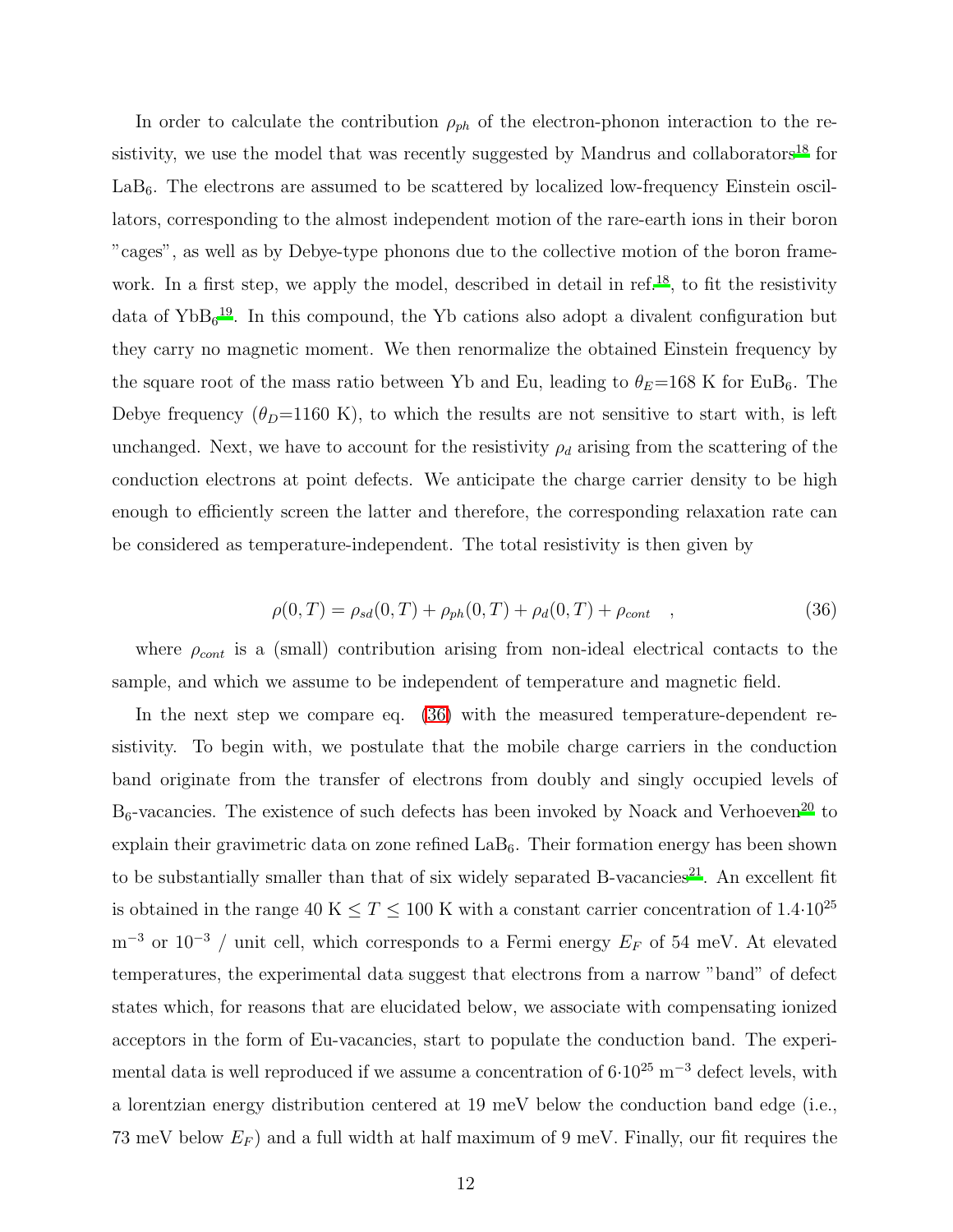density of mobile charge carriers to increase by 40 % as the temperature is reduced from 40 K to 22.5 K. This increase can be explained by an early onset of magnetic short range order<sup>[22](#page-22-22)</sup>, nucleated by the presence of defects, which locally reduces the activation energy of the donor states. The different components of the resistivity, their sum, and the measured curve are displayed in Fig. [1.](#page-24-0) In contrast to earlier work<sup>[23](#page-23-0)</sup>, where the contribution from electron-phonon scattering to the room temperature (RT) resistivity was estimated to be less than 3 %, our analysis shows that this mechanism actually dominates above 125 K and is responsible for over 60  $\%$  of the total resistivity at room temperature. Due to the small size of  $\rho_d + \rho_{cont}$ , an unambiguous estimate of the contact term is not possible at this stage and requires the analysis of the magnetoresistance given below. The variation of the charge carrier density with temperature is summarized in Fig. [2.](#page-25-0)

#### 2. Magnetoresistance

The magnetization of our sample as a function of the applied magnetic field is displayed for a large number of temperatures in Fig. [3,](#page-26-0) which also shows the results of a fit using Eq. [\(18\)](#page-8-3) to all measured temperatures and fields above 30 K. The latter yields a saturation magnetization of  $(8.83 \pm 0.04) \cdot 10^5$  A/m, in excellent agreement with the value of  $8.86 \cdot 10^5$ A/m expected for divalent europium, and an effective molecular field parameter  $\gamma = 5.15 \pm$ 0.05. Besides the Weiss field,  $\gamma$  contains the Lorentz field  $(\gamma_L = (1/3))$ , negligible in higher  $T_C$  materials, and the demagnetizing field ( $\gamma_D \approx -0.93$  for our geometry). The Curie temperature of an infinite size bulk sample is determined by the first two terms and amounts to 13.6 K, close to the temperature at which neutron scattering experiments<sup>[24](#page-23-1)</sup> reveal the onset of spontaneous magnetic order.

The parameters also allow to calculate the longitudinal and transverse susceptibilities using eqs. [\(21\)](#page-9-1) and [\(20\)](#page-9-2), respectively, as well as the shift of the bottoms of the spin-up and spin-down conduction bands, induced by the non-zero magnetization, via eq. [\(5\)](#page-5-0). The latter leads to a redistribution of charge carriers between the two bands which, in turn, requires an adjustment of the chemical potential with respect to the band minima. The Eu-vacancy levels will also, to a lesser extent, be affected by the magnetization. The spin-down states will rise in energy and progressively empty themselves into the (spin-up) conduction band. At some temperature-dependent value of the field, the latter will merge with the spin-up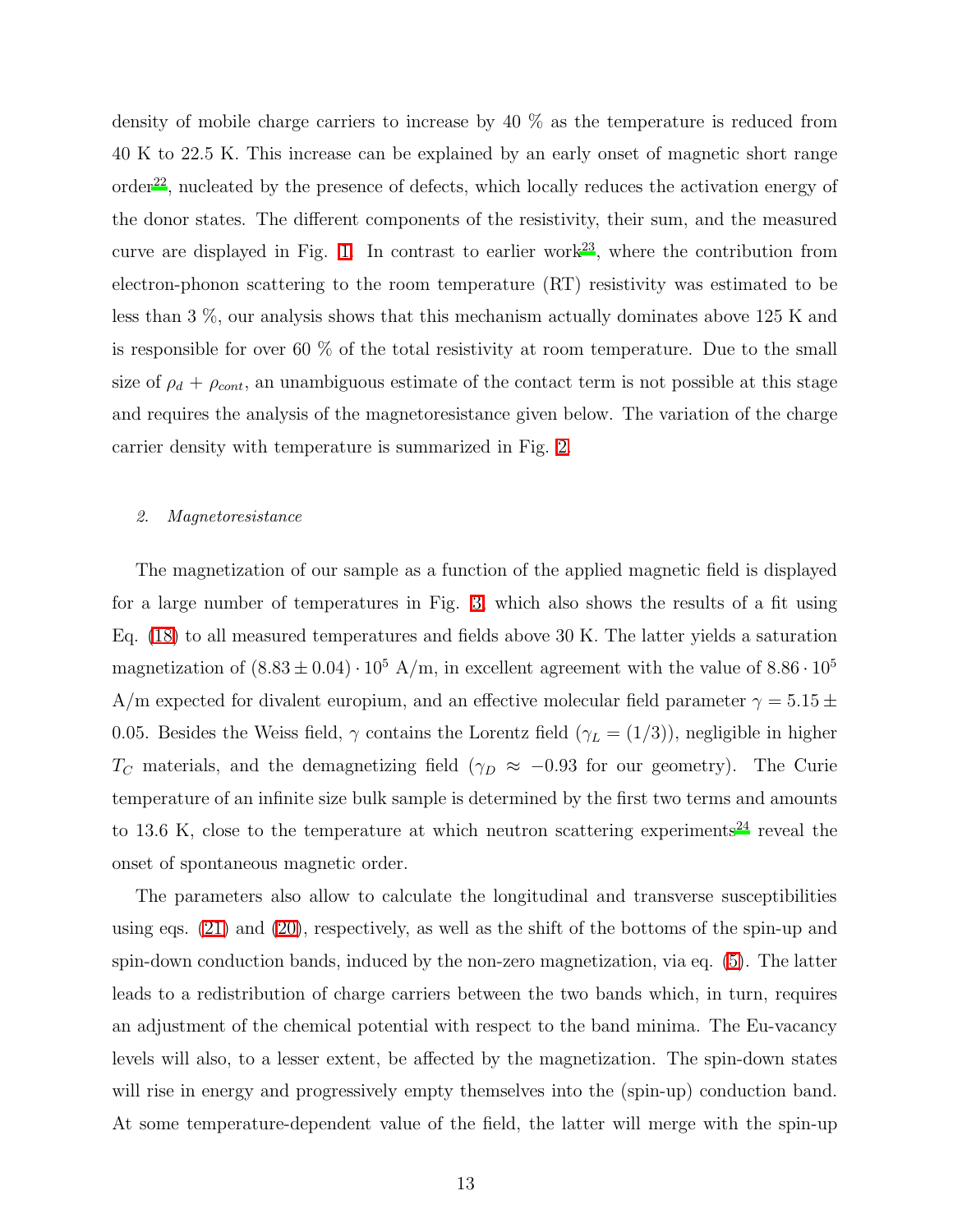Eu-vacancy states. Due to the Pauli principle, the transport properties will not be affected, however.

The resistivity may now be calculated as follows. For all values of the applied field and temperature, we define two average relaxation rates

$$
\frac{1}{\tau_{sd}^{\pm}} = \frac{1}{\sigma_{sd}^{\pm}(B_a, T)} \frac{n^{\pm} e^2}{m^*}
$$
\n(37)

due to spin-disorder scattering. According to the model of Mandrus et al.<sup>[18](#page-22-18)</sup> the electronphonon relaxation rate is proportional to the Fermi velocity and hence, because  $v_F \sim n^{1/3}$ , we can write

$$
\frac{1}{\tau_{ph}^{\pm}} = \left(\frac{n^{\pm}}{(n/2)}\right)^{1/3} \frac{1}{\tau_{ph}^{0}} = \frac{e^{2}}{m^{*}} n \left(\frac{n^{\pm}}{(n/2)}\right)^{1/3} \rho_{ph}(0, T) . \tag{38}
$$

Finally, we assume that the (weak) scattering by point defects is field-independent, which leads to the total average relaxation rate

$$
\frac{1}{\overline{\tau}^{\pm}} = \frac{e^2}{m^*} \left[ n^{\pm} \frac{1}{\sigma_{sd}^{\pm}(B_a, T)} + n \left( \frac{2n^{\pm}}{n} \right)^{1/3} \rho_{ph}(0, T) + n \rho_d(0, T) \right] , \qquad (39)
$$

and to the total resistivity in the presence of a magnetic field

$$
\rho(B_a, T) = \frac{m^*}{e^2} \left( n^+ \overline{\tau}^+ + n^- \overline{\tau}^- \right)^{-1} + \rho_{cont} \tag{40}
$$

In passing we note a spin-polarization of the itinerant electrons, arising from a redistribution of the charge carriers between the spin-up and spin-down bands, resulting from the opposite shifts of the band edges  $\epsilon_0^+$  and  $\epsilon_0^-$  described by eq. [\(5\)](#page-5-0). These shifts alone leave the density of mobile charge carriers constant but the negative shift of the majority band leads to a transfer of carriers from localized defect to itinerant band states.

The free parameters in the model are the exchange coupling constant J, the effective mass  $m^*$ , the contact resistivity  $\rho_{cont}$  and the charge carrier density  $n_{tot}(B_a)$ . The best agreement with experiment is obtained for  $J = 0.18$  eV,  $m^* = 0.22 \cdot m_e$ , where  $m_e$  is the free-electron mass, and  $\rho_{cont} = 1.5 \cdot 10^{-7}$  Ωm. A ten percent (correlated) variation of the parameters still produces reasonable results. Our optimum value for the exchange coupling constant is very close to the one quoted by Rys et al.<sup>[8](#page-22-8)</sup> for divalent europium  $(0.188 \text{ eV})$  and our value for  $m^*$  compares well with the density of states mass  $m_{DOS} = 0.26 \cdot m_e$  yielded by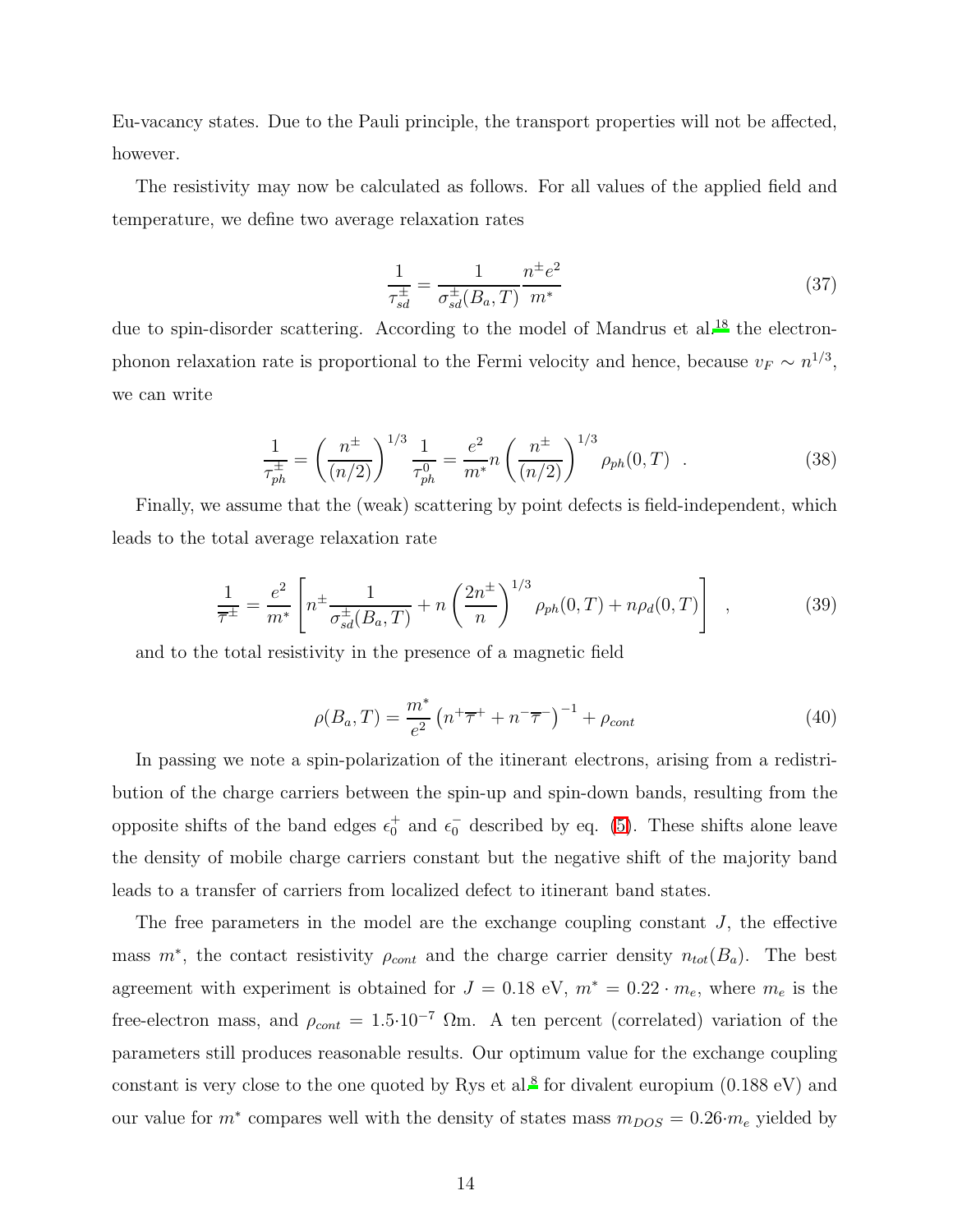the LSDA bandstructure calculation<sup>[4](#page-22-4)</sup>. The absolute values of the carrier densities  $n_{\pm}(B_a)$ depend strongly on J and m<sup>∗</sup> , but their relative changes are identical for all parameters.

Figure [4](#page-27-0) displays the measured curves for  $\rho(B_a, T)$  at 22.5, 40, 60, 80, 125 and 175 K. The solid lines represent the calculations at the corresponding temperatures and fields. We note a perfect agreement at temperatures above 60 K. At 22.5 K and fields less than  $\sim$ 2 T, strong polarization effects induce a substantial variation of  $n(B_a)$  which is difficult to model. Nevertheless, the calculated curve reproduces the measured results to within 5 %. For stronger magnetic fields the measured curve for  $\rho(B_a)$  decreases more slowly with increasing magnetic field, reflecting a further reduction of the spin-disorder scattering and an increase of the charge carrier density. Eventually,  $\rho(B_a)$  flattens out and subsequently increases slightly towards the highest fields, which we interpret as the onset of conductivity through a second band, described in more detail in the section on the low-temperature transport. The charge carriers in this second band are holes with a concentration increasing from 0 at 4 T to  $n_h = 0.8 \cdot 10^{25} \text{m}^{-3}$  at 5.5 T.

In Figures [5](#page-28-0) a and b we display the electron densities  $n^+$  and  $n^-$  in the spin-up and spindown band, respectively, for the same temperatures and fields for which  $\rho(B_a)$  was calculated. With decreasing temperature, the polarization effects lead to a stronger enhancement of  $n^+$ and a corresponding reduction of  $n^-$  with increasing field. At 60 K  $n^-$  vanishes at  $\approx 4.5$  T, leaving a fully polarized conduction band. At 40 K,  $n<sup>-</sup>$  vanishes at 3 T and at 22.5 K already at 1.4 T. As mentioned before, an increasing concentration of holes has to be introduced below 40 K in order to explain the high field  $(B_a > 4 \text{ T})$  data. The only plausible mechanism for this to happen is that, e.g., at 22.5 K and 4 T, the top of the spin moment up valence band which, according to the calculation of Massidda et  $al.4$  $al.4$  should experience an (upward) shift of the order of 15 percent of that of the bottom of the conduction band, touches the Fermi level  $E_F$ . Note that this is not in contradiction with the existence of ionized (i.e., occupied by electrons) acceptor states below  $E_F$ .

#### 3. Hall effect

In a magnetic conductor, the Hall resistance consists of two contributions, namely the ordinary part  $\rho_H^{ord}$ , due to the Lorentz force  $e \overrightarrow{v} \times \overrightarrow{B}$  acting on the electrons, and the anomalous part  $\rho_H^{mag}$ , which results from the antisymmetric scattering of itinerant charge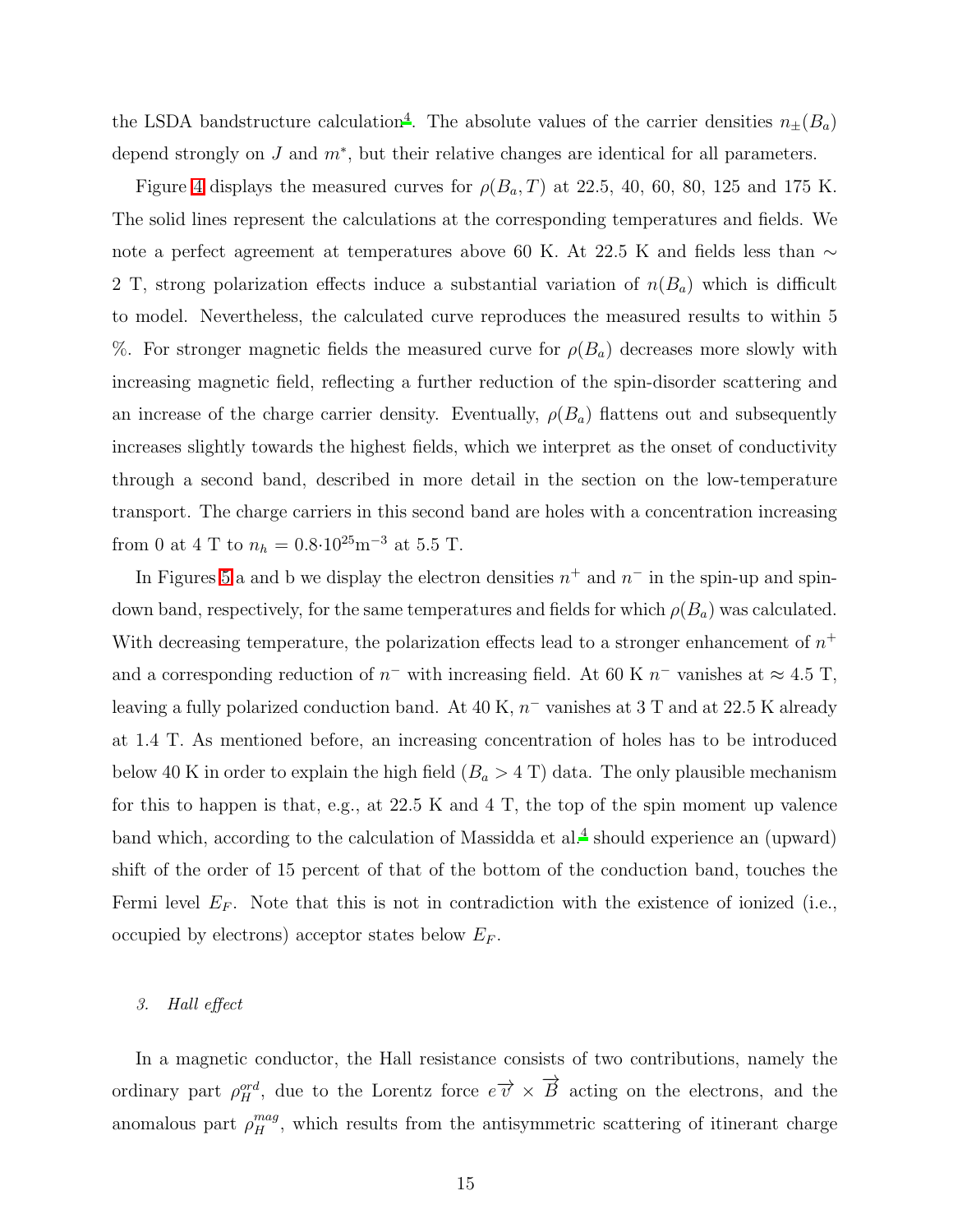carriers by the disordered local moments on the Eu-ions<sup>[25](#page-23-2)</sup>. The spin-flip exchange scattering mixes the states of the spin-up and spin-down conduction bands, which can therefore be considered as a single entity. Therefore the ordinary Hall resistivity is related to the total density of mobile charge carriers,  $n_{tot}$  by the usual relation

$$
\rho_H^{ord} = -\frac{1}{n_{tot}e} \cdot B \quad , \tag{41}
$$

with  $\overrightarrow{B} = \overrightarrow{B_a} + \mu_0 (1 - \gamma_D) \overrightarrow{M}$ .

In Fig. [6](#page-29-0) we display the measured Hall resistivity  $\rho_H$  as a function of applied field for 22.5, 60 and 125 K, together with  $\rho_H^{ord}$  computed with the charge carrier densities obtained from the fit to the magnetoresistivity data. The difference between the measured Hall resistivity and  $\rho_H^{ord}$  is largest at low temperatures and in small fields, where the spin up and spin down carrier densities are most sensitive to fluctuations in the magnetization (see Fig. [5\)](#page-28-0).

We attempted to model this difference, which we interpret as the anomalous Hall resistivity  $\rho_H^{mag}$ , using the relaxation rate for antisymmetric scattering given by equation [\(29\)](#page-10-0). Treating  $\tilde{C}$  as a free parameter in a fit to  $\rho_H^{mag}$  with  $\rho_H^{mag} = (\sigma_H^{mag,+} + \sigma_H^{mag,-})^{-1}$ , and inserting the Hall conductivities obtained from eq. [\(32\)](#page-11-0) with  $\tau_{sd}$  replaced by  $\tau_{as}$ , yields the curves shown in Fig. [7](#page-30-0) and the optimum value  $\widetilde{C} \approx (6.6 \pm 0.5) \cdot 10^{-11}$  m, exceeding that of  $\widetilde{C}^M$  (eq. [\(30\)](#page-10-1)) by more than four orders of magnitude. Using the value of  $m^*$  obtained from our fit to the magnetoresistivity, the spin-orbit coupling constant  $\lambda = 164$  meV for the intermediate  $4f<sup>6</sup>$  configuration<sup>[26](#page-23-3)</sup> and the lattice constant a = 4.185 Å, we can write the corresponding coefficient for the Kondo mechanism as

$$
\widetilde{C}^K = 1.77 \cdot 10^{-13} \frac{V_1^2}{\Delta_{-}^2} \text{ m} \quad . \tag{42}
$$

For  $\tilde{C}^K$  to adopt the optimum value obtained from the fit to  $\rho_H - \rho_H^{ord}$  would require the ratio  $V_1/\Delta_-$  to be of the order of 20, which is utterly unrealistic. According to X-ray photoemission experiments<sup>[27](#page-23-4)</sup>, the lower bound on  $\Delta$ <sub>−</sub> (<sup>7</sup>F<sub>0</sub> final state) is ~ 0.7 eV and  $V_1$  is expected to be smaller. It appears that discrepancies of that order are the rule for systems with half-filled 4f-shells in their ground state, such as gadolinium and Gd compounds<sup>[13](#page-22-13)[,28](#page-23-5)</sup>.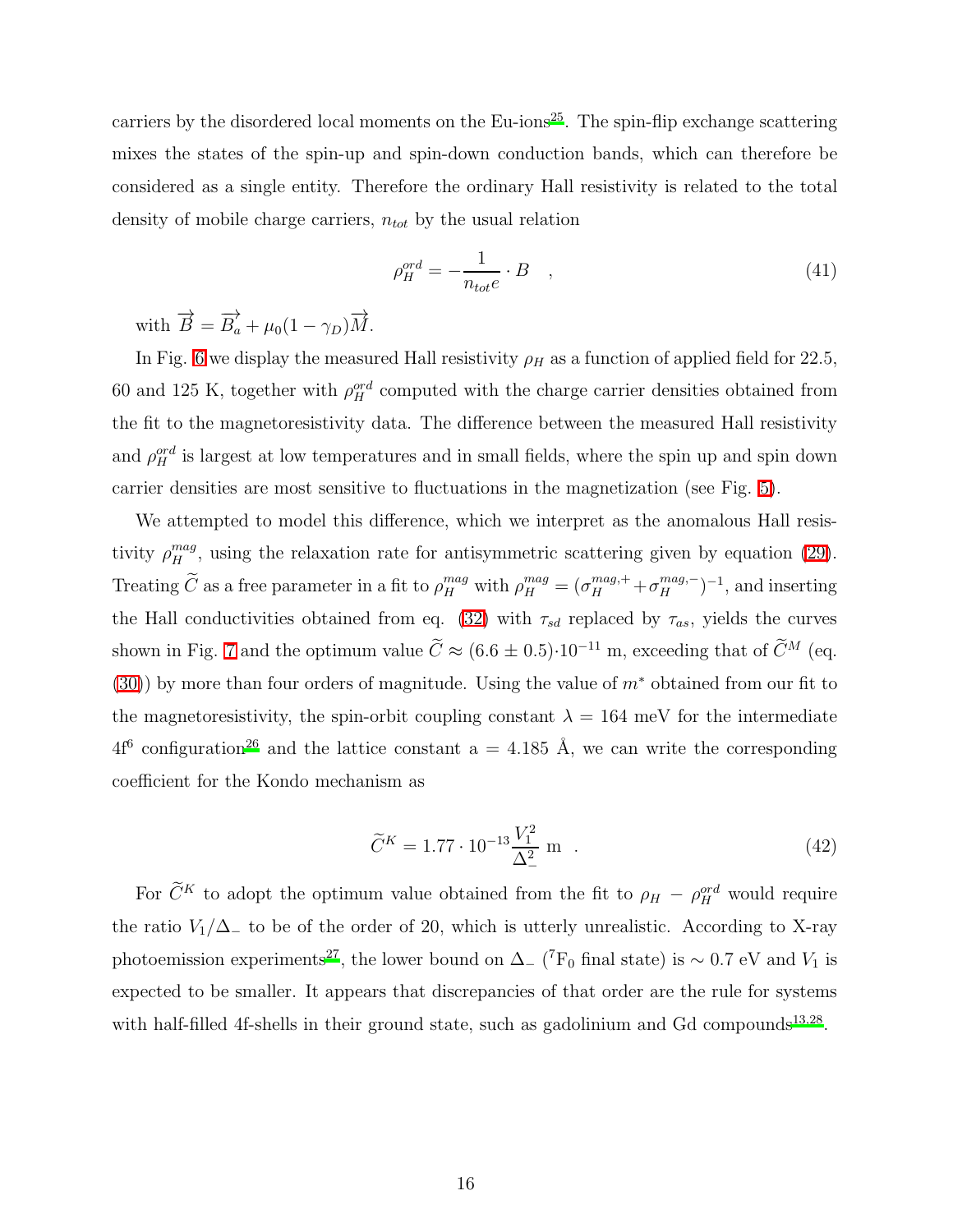#### IV. LOW-TEMPERATURE TRANSPORT

At temperatures below 8 K, electron-phonon scattering is negligibly small, and the only contributions to the resistivity are  $\rho_{sd}$ ,  $\rho_d$  and  $\rho_{cont}$ . In figures [\(8\)](#page-31-0) and [\(9\)](#page-32-0), the data for the magnetoresistance and the Hall resistance are plotted for 2, 4 and 8 K. At 2 K,  $\rho(B_a)$ increases by a factor of  $\approx$  7 between 0 and 5.5 T. In fields exceeding 1.5 T,  $\rho(B_a)$  is nearly quadratic in  $B_a$  for all three temperatures. This observation strongly suggests that two bands with oppositely charged carriers participate in the conduction of electrical current. For  $B_a > 1.5$  T, we therefore use a standard two-band model<sup>[29](#page-23-6)</sup> to simultaneously describe  $\rho_H(B_a)$  and  $\rho(B_a)$ . This leads to

<span id="page-17-1"></span><span id="page-17-0"></span>
$$
R = \frac{R_1 \rho_2^2 + R_2 \rho_1^2 + R_1 R_2 (R_1 + R_2) B_a^2}{(\rho_1 + \rho_2)^2 + (R_1 + R_2)^2 B_a^2}
$$
(43a)

and

$$
\rho = \frac{\rho_1 \rho_2 (\rho_1 + \rho_2) + (\rho_1 R_2^2 + \rho_2 R_1^2) B_a^2}{(\rho_1 + \rho_2)^2 + (R_1 + R_2)^2 B_a^2} + \rho_{cont} ,
$$
\n(43b)

where  $R_1, R_2, \rho_2$  and  $\rho_2$  depend on temperature and on the applied field. The Hall "constant" R is the proportionality factor between  $\rho_H(B_a)$  and  $B_a$ ;  $R_1$  and  $R_2$  are the Hall "constants" for the conduction and the valence band, respectively.

At 8 K and in zero external field, the ordered Eu moment is of equal magnitude<sup>[24](#page-23-1)</sup> as the net moment per Eu ion in the field direction at 22.5 K and  $B_a = 5.5$  T. Hence we expect to find the same concentration of electrons  $n_e \approx 6.1 \cdot 10^{25} \text{ m}^{-3}$  in the (fully polarized) conduction band and the same value of  $R_1(8 \text{ K}, 0 \text{ T}) \approx -1.0 \cdot 10^{-7} \text{ m}^3 \text{A}^{-1} \text{s}^{-1}$  in both cases. Similarly  $n_h \approx 0.8 \cdot 10^{25} \text{ m}^{-3}$  and  $R_2(8 \text{ K}, 0 \text{ T}) \approx 7.7 \cdot 10^{-7} \text{ m}^3 \text{A}^{-1} \text{s}^{-1}$ . We determine  $\rho_1$  and  $\rho_2$  under the same conditions as follows. First we note (Fig. [\(8\)](#page-31-0)) that the contribution from spin-disorder scattering to the total resistivity is negligibly small for  $B_a \geq 1.5$  T. For applied fields in excess of this value  $\rho_1$  ( $\rho_2$ ) is therefore entirely due to the scattering of electrons (holes) by point defects, and is proportional to the density of electrons (holes), with no explicit dependence on  $B_a$ . This allows us to extrapolate this contribution, which we call  $\rho_{1d}$  ( $\rho_{2d}$ ), to zero applied field as follows

$$
\rho_{1d}(8K,0T) = \rho_{1d}(22.5K,5.5T) = \frac{n_e(22.5K,0T)}{n_e(22.5K,5.5T)} \cdot \rho_{1d}(22.5K,0T) \approx 0.66 \cdot 10^{-7} \Omega m \tag{44}
$$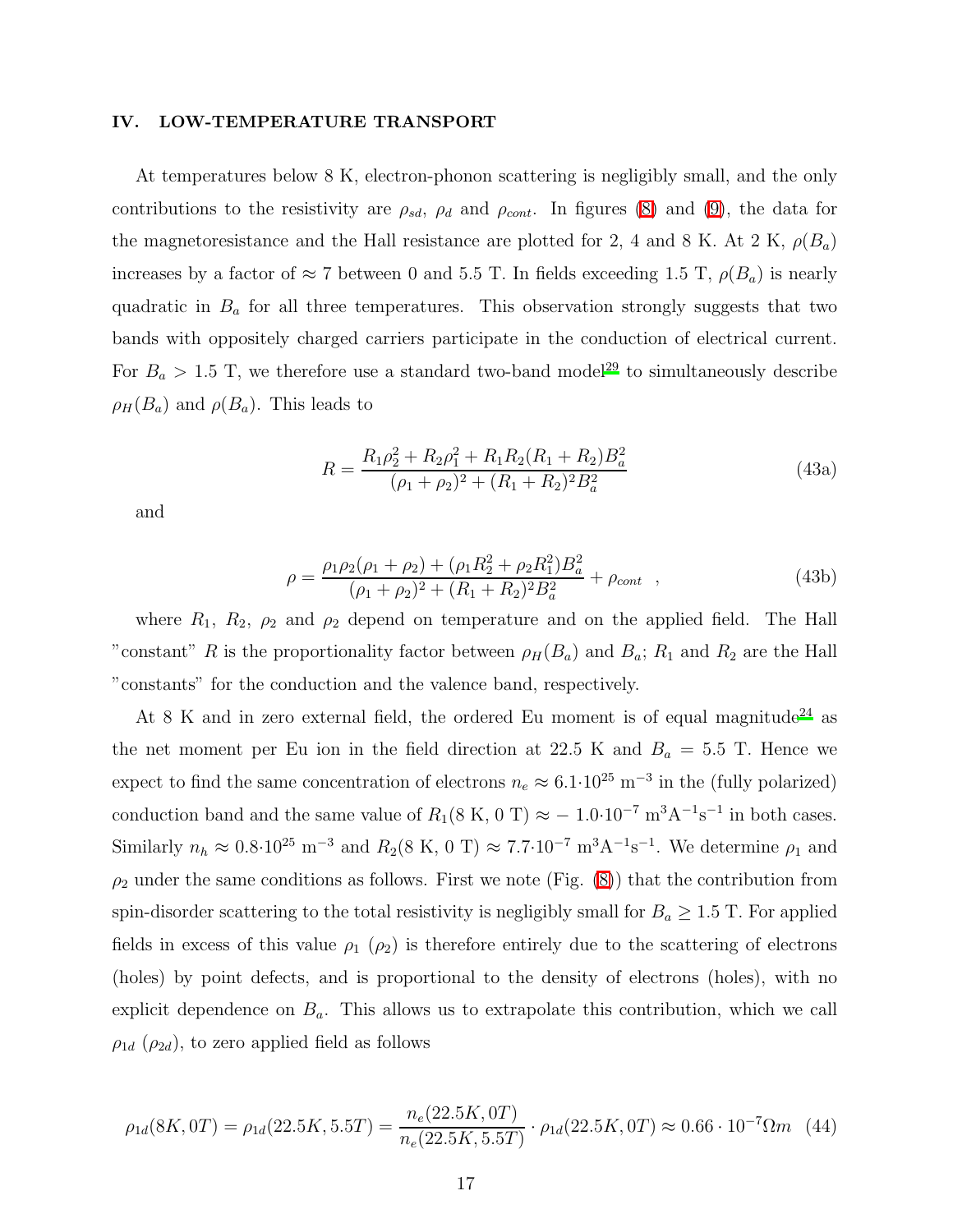where the carrier densities can be read off Fig. [\(5\)](#page-28-0), and  $\rho_{1d}(22.5 \text{ K}, 0 \text{ T})$  is obtained from Fig. [\(1\)](#page-24-0) and  $\rho_{cont}$  determined in the previous section. From the two band model and in the absence of spin-disorder scattering it follows that  $\rho_{2d}(8\text{ K}, 0\text{ T}) \approx 1.44\cdot 10^{-6} \Omega \text{m}$ . Considering the ratio of the effective masses and the carrier concentrations for the two bands, we find that the relaxation time of the holes is approximately three times shorter than that of the electrons. Enhancing the applied field from 0 to 5.5 T induces a monotonous enhancement of the ordered Eu moment and thus the magnetization. This in turn enhances the overlap between the valence band and the conduction as well as the donor spin-up bands, leading to a net increase in the density of mobile charge carriers. From the fit of our experimental data to eqs. [\(43a\)](#page-17-0) and [\(43b\)](#page-17-1) for  $B_a \ge 1.5$  T we obtain  $n_e = 6.7 \cdot 10^{25}$  m<sup>-3</sup> and  $n_h = 6.1 \cdot 10^{25}$  $m^{-3}$  at magnetic saturation. The growth rate is roughly proportional to  $(M/M_{sat})^{3/2}$ , as expected for parabolic bands. The residual spin disorder resistivity in zero field amounts to less than  $1.10^{-7}$   $\Omega$ m (see Fig. [\(8\)](#page-31-0)).

Below 5 K the elementary excitations of the system of magnetic Eu ions are spin-waves<sup>[24](#page-23-1)</sup>. From a comparison of the zero-field resistivities at 2 and 4 K we see that the scattering of the charge carriers by these collective modes, which should be proportional to  $T^2$ , can be neglected. The field dependence of the (Hall) resistivity at these two temperatures is again well reproduced by the two-band model, on which we have imposed the constraint that the resulting values for  $R_{1,2}$  and  $\rho_{1,2}$  at full magnetization are the same as at 8 K.

#### V. DISCUSSION

In this paper we offer a consistent, quantitative description of the magnetoresistance and the Hall effect in  $EuB<sub>6</sub>$  over a wide range of temperatures above and below the magnetic phase transition. From our analysis, the following picture of the electronic structure of this compound emerges. For  $T > 20$  K and no applied magnetic field,  $E \alpha B_6$  is a heavily (self-) doped, strongly compensated n-type semiconductor. The donors are  $B_6$  vacancies, whose energy levels form a narrow "band" centered above the chemical potential, and possibly trivalent impurities, which we have neglected. The acceptors are cation vacancies, always present in the hexaborides, whose energy levels also form a narrow "band" just above the top of the valence band (Fig. [10](#page-33-0) a). At 22.5K, the intrinsic band gap is of the order of 14 meV and the chemical potential lies ∼ 66 meV above the bottom of the conduction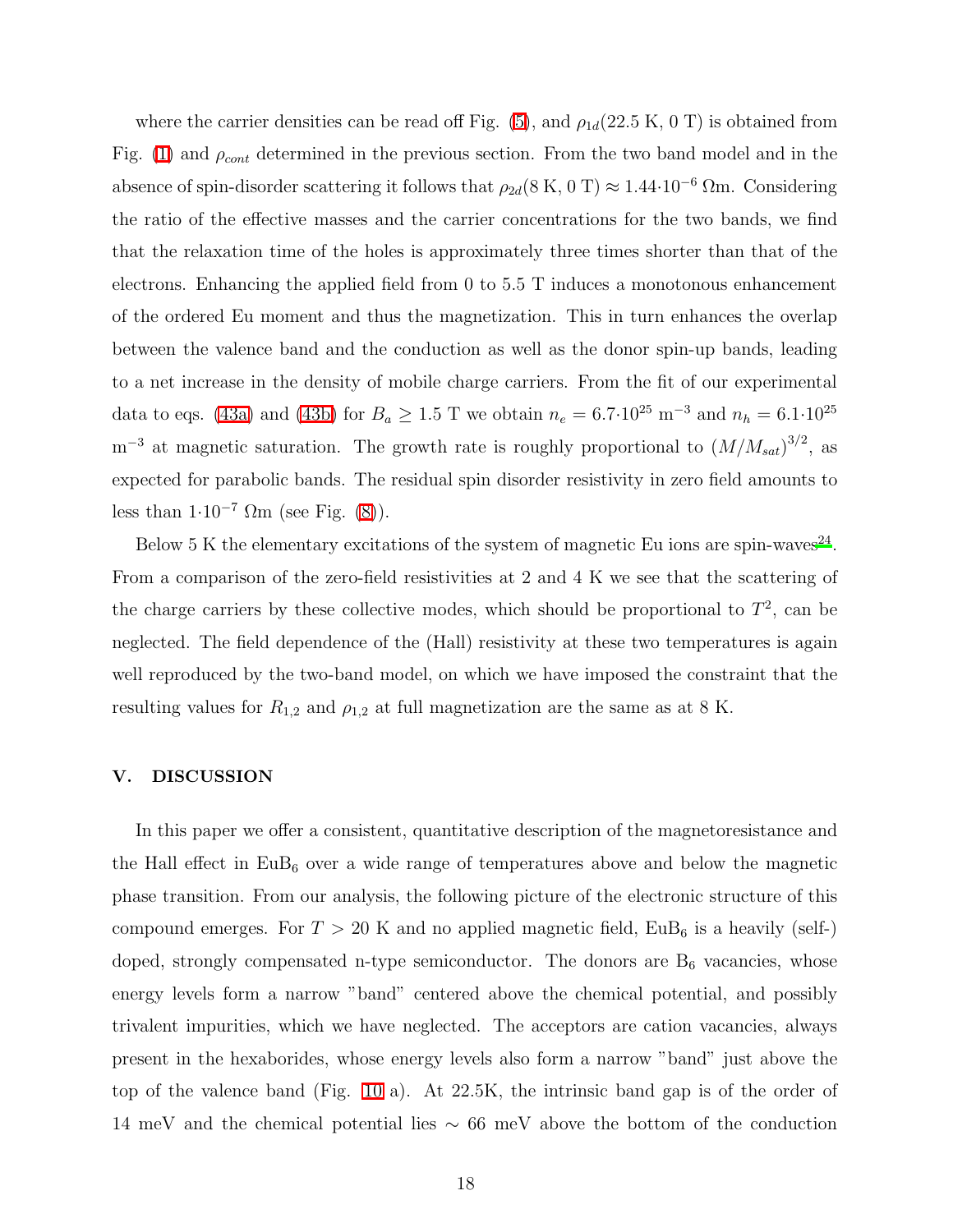band. Upon application of a magnetic field, the Eu-ions acquire a net moment in the field direction. The latter couples to the conduction electrons through the exchange Hamiltonian  $\mathcal{H}_1$ , leading to a splitting of the conduction band proportional to the magnetization in first order. The acceptor levels, the wave functions of which are mainly composed of  $d_{z^2}$  orbitals reaching out from the neighboring cations, suffer a splitting of similar size, while that of the donor levels and especially that of the valence band, which both couple to the Eu moments only indirectly through hybridization with the cation's d-orbitals, will be smaller  $34$ . These splittings lead to a redistribution of the charge carriers between the different bands and, in our model, at a temperature dependent critical value of the applied field, e.g., 1.4 T at 22.5 K, the spin-down conduction band has emptied itself completely. At that point, the magnetization has reached only 25 percent of its saturation value. As the applied field and the magnetization are further enhanced, the top of the spin-down valence band moves closer to the selfconsistently determined chemical potential (Fig. [\(10](#page-33-0) b)), until it crosses it. At 5.5 T ( $M/M_{sat} \approx 0.65$ ) the situation is that of Fig. [\(10](#page-33-0) c). Once the saturation magnetization has been reached, the carrier densities in the valence and the conduction band stay constant.

This picture is consistent with the observation of two ellipsoidal pockets in de Haas van Alphen (dHvA) and Shubnikov de Haas experiments, performed at fields above  $5 T^{6,30}$  $5 T^{6,30}$  $5 T^{6,30}$  $5 T^{6,30}$ . The electrons and holes being in different spin states, their Bloch functions cannot mix. It also offers a natural explanation for the weak temperature dependence of the dHvA frequencies, even accross  $T_C^6$  $T_C^6$ , since these are only affected by deviations of the 4f-electron based magnetization from its saturation value. In view of the sensitivity of the system to defects, our carrier concentrations are in very reasonable agreement with the ones quoted in refs.<sup>[6](#page-22-6)</sup> and<sup>[30](#page-23-8)</sup>.

A further test of our interpretation is provided by the reflectivity experiments of Degiorgi and collaborators<sup>[2](#page-22-2)[,31](#page-23-9)</sup>. In Fig. [11](#page-34-0) we display the bare plasma frequency

<span id="page-19-0"></span>
$$
\omega_p = \left[\frac{e^2}{\epsilon_0} \left(\frac{n_e}{m_e^{opt}} + \frac{n_h}{m_h^{opt}}\right)\right]^{1/2} \tag{45}
$$

as a function of temperature in zero field, calculated with the carrier densities obtained from our fits and the optical masses provided by the band structure calculations of ref.<sup>[4](#page-22-4)</sup> ( $m_e^{opt}$ )  $0.24m_e$  $0.24m_e$  $0.24m_e$ ,  $m_h^{opt} = 0.29m_e$ ). Our results compare well with the data of ref.<sup>2</sup>. In particular, we reproduce, even quantitatively, the steep rise of  $\omega_p$  below  $T_C$ . The decrease of the computed plasma frequency at temperatures between 300 K and 100 K is consistent with the observed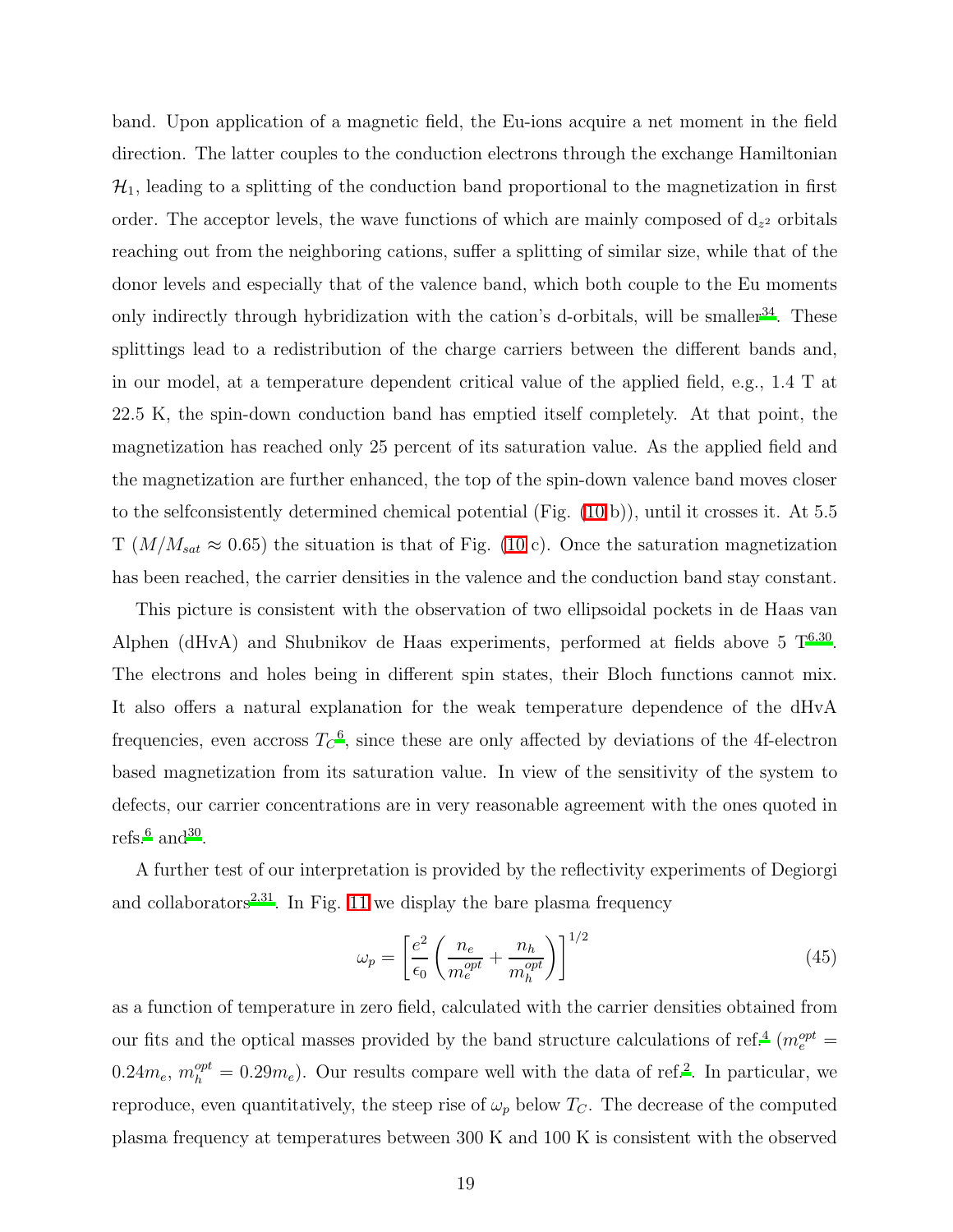red shift of the plasma edge in ref.<sup>[2](#page-22-2)</sup>.

Fig. [12](#page-35-0) shows the dependence of the plasma frequency on magnetization obtained from our model. In ref.<sup>[31](#page-23-9)</sup>,  $\omega_p^2$  was found to be proportional to M for 1.6 K  $\leq T \leq 35$  K and 0  $T \leq B_a \leq 7$  T. Again, our results are compatible with this behavior, but suggest that the relation between the two quantities may be more complex.

Finally we compare our model with the ARPES and bulk-sensitive XAS and SXE data of ref.[5](#page-22-5) , which were obtained in the temperature range between 20 and 30 K. The existence of an X-point electron pocket was assumed a priori in our theoretical ansatz, relying on the validity of these experimental results. The authors of ref.<sup>[5](#page-22-5)</sup> attribute the feature labelled "band 1" in their paper to the emission from the valence band. The fact that its dispersion is much weaker in EuB<sub>6</sub> than in CaB<sub>6</sub> and SrB<sub>6</sub>, and the value of its binding energy of  $\sim 1.2$ eV, lead us to interpret it as an emission from the Eu 4f-shell. According to our model, the emission from the valence band should start at a binding energy of  $\sim 0.1$  eV, which is not seen in ARPES. This may be due to the fact that the exposed [100] face consists of metal atoms only and that the electrons, originating from the boron network, cannot escape from the solid at the given photon energies. Another complication is the observed time-dependent surface relaxation<sup>[5](#page-22-5)</sup>. The SXE and XAS data are consistent with our interpretation of the ARPES data.

## VI. CONCLUSION

Although "real"  $EuB<sub>6</sub>$  is a heavily doped, strongly compensated, and therefore very disordered magnetic semiconductor, many of its properties can be satisfactorily described by a relatively simple model, taking into account the two main intrinsic sources of imperfections, namely Eu and  $B_6$  vacancies. Our microscopic treatment above  $T_C$  is limited to the range of temperatures where mean field theory can be used to describe the magnetic properties of the compound. We expect the behavior around  $T_C$  (and the critical temperature itself) to be sample dependent, as the (RKKY) coupling between magnetic ions is mediated by the conduction electrons whose concentration is a function of the magnetization.

What is still missing is a plausible mechanism leading to the correct order of magnitude for the anomalous Hall resistivity in this and the other compounds formed by rare-earth ions with a half-filled 4f shell. In our opinion the order of magnitude discrepancy between theory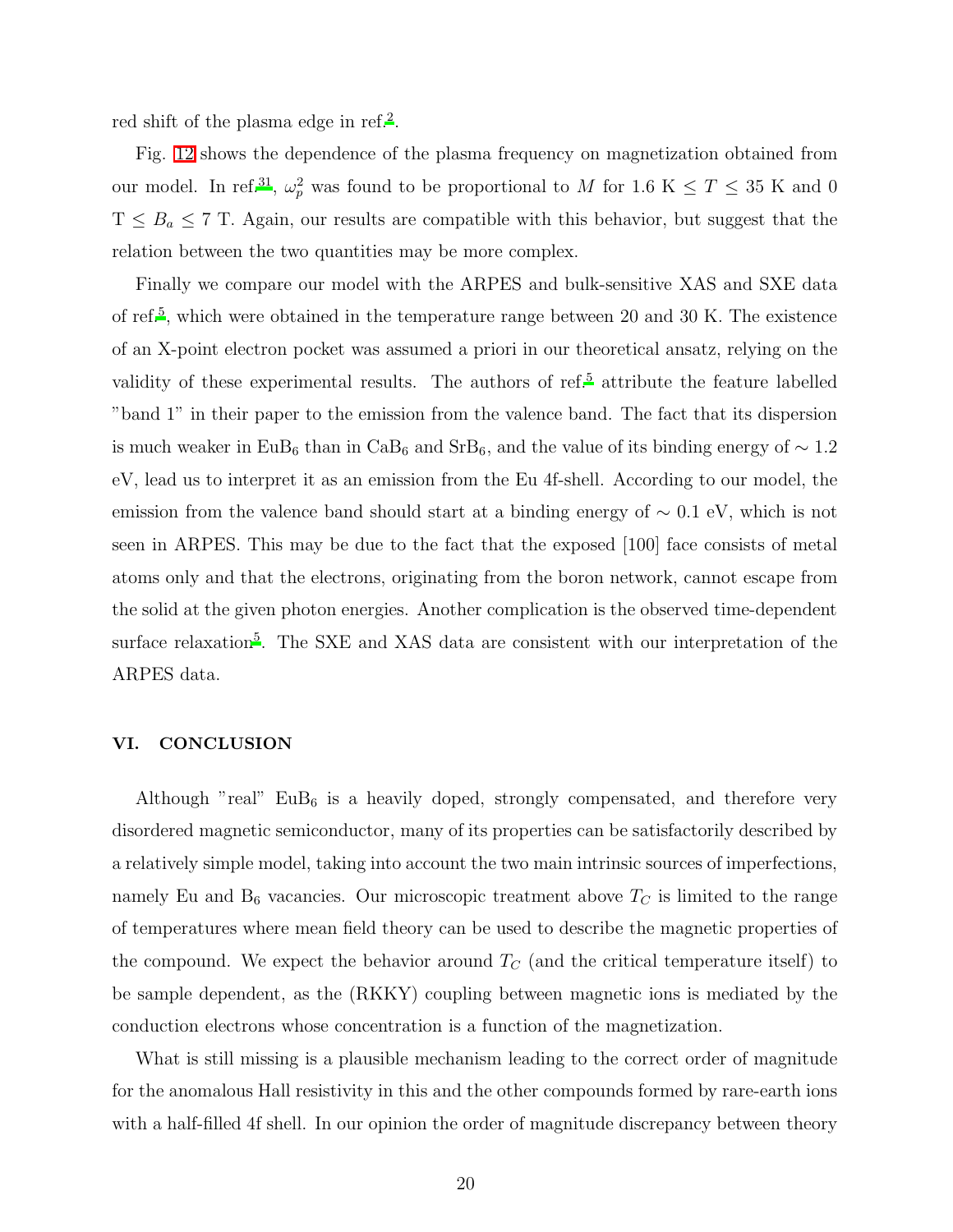and experiment with respect to the anomalous Hall effect is not caused by underestimating the mixing matrix element  $V_1$ , as this would reflect itself in the resistivity as well. It must therefore be connected with the multiplicity of the intermediate states which can be coupled by the spin-orbit interaction. The lowest energy term for the  $4f<sup>6</sup>$  configuration is characterized by  $L = 3$  and  $S = 3$ , with a degeneracy of 49 in the absence of spin-orbit coupling. Whereas the unit operator, relevant for the resistivity, only has diagonal matrix elements, the spin-orbit operator, which splits the term into seven multiplet levels  $J = 0, 1,..., 6$ , has matrix elements between states satisfying the selection rule  $\Delta J_z = 0, \pm 1$ , within every subspace corresponding to a given value of J. This leads to 133 possible transitions instead of 49, still not enough to account for the observed difference. We conjecture that the small hybridization between the europium (gadolinium) [4](#page-22-4)f orbitals and the boron  $sp^{4,32}$  $sp^{4,32}$  $sp^{4,32}$  (gadolinium 5p[33](#page-23-11)) orbitals, suggested but overestimated by band structure calculations, opens the necessary extra channels. We hope that our results, which confirm previously established discrepancies, will encourage more theoretical work on this long standing problem.

### VII. ACKNOWLEDGMENTS

We thank M. Chiao for letting us use her resistivity data on  $YbB<sub>6</sub>$  prior to publication. Stimulating discussions with her and L. Degiorgi are gratefully acknowledged. This work has benefitted from partial financial support of the Schweizerische Nationalfonds zur Förderung der wissenschaftlichen Forschung and the US-NSF grant DMR-0203214.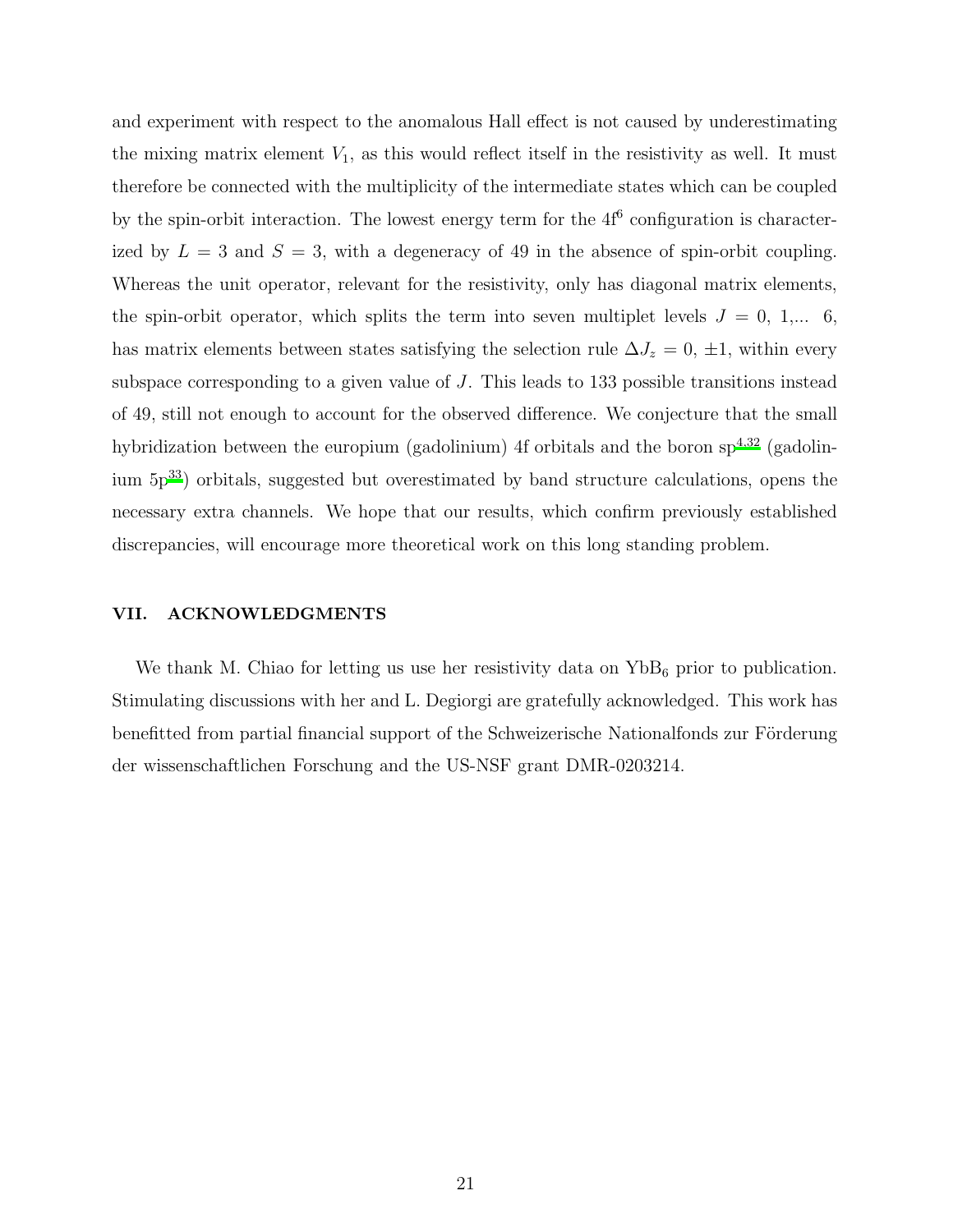- <span id="page-22-0"></span><sup>∗</sup> Present address: Department of Physics, Louisiana State University, Baton Rouge, LA 70803- 4001
- <span id="page-22-1"></span><sup>1</sup> B.T. Matthias, T.H. Geballe, K. Andres, E. Corenzwit, G.W. Hull, J. P. Maita, Science 159, 530 (1968).
- <span id="page-22-2"></span><sup>2</sup> L. Degiorgi, E. Felder, H.R. Ott, J.L. Sarrao, and Z. Fisk, Phys. Rev. Lett. **79**, 5134 (1997).
- <span id="page-22-3"></span><sup>3</sup> S. Süllow, I. Prasad, M.C. Aronson, S. Bogdanovich, J.L. Sarrao, and Z. Fisk, Phys. Rev. B62. 11626 (2000).
- <span id="page-22-4"></span><sup>4</sup> S. Massidda, A. Continenza, T. M. de Pascale, and R. Monnier, Z. Phys. B 102, 83 (1997).
- <span id="page-22-5"></span><sup>5</sup> J.D. Denlinger, J.A. Clack, J.W. Allen, G.-H. Gweon, D.M. Poirier, C.G. Olson, J.L. Sarrao, A.D. Bianchi, Z. Fisk, Phys. Rev. Lett. 89, 157601 (2002).
- <span id="page-22-6"></span><sup>6</sup> M. C. Aronson, J.L. Sarrao, Z. Fisk, M. Whitton, and B.L. Brandt, Phys. Rev. B59, 4720 (1999).
- <span id="page-22-7"></span><sup>7</sup> K. Giannò, A.V. Sologubenko, H.R. Ott, A.D. Bianchi, and Z. Fisk, J. Phys.: Condens. Matter 14, 1035 (2002).
- <span id="page-22-8"></span><sup>8</sup> F. Rys, J. S. Helman and W. Baltensperger, Phys. kondens. Materie 6, 105 (1967).
- <span id="page-22-9"></span><sup>9</sup> C. Haas, Phys. Rev. **168**, 531 (1968).
- <span id="page-22-10"></span><sup>10</sup> T. Kasuya, Progr. Theor. Phys. 16, 58 (1956).
- <span id="page-22-11"></span><sup>11</sup> P. G. de Gennes and J. Friedel, J. Phys. Chem. Solids 4, 71 (1958).
- <span id="page-22-12"></span><sup>12</sup> T. van Peski-Tinbergen and A. J. Dekker, Physica **29**, 917 (1963).
- <span id="page-22-13"></span><sup>13</sup> J. Kondo, Progr. Theor. Phys. 28, 846 (1962).
- <span id="page-22-14"></span><sup>14</sup> F. E. Maranzana, Phys. Rev. 160, 421 (1967).
- <span id="page-22-15"></span> $^{15}\,$  B. Rupp,<ftp://www-structure.llnl.gov/pcxlat/>
- <span id="page-22-16"></span><sup>16</sup> Yu. P. Irkhin and Sh. Sh. Abel'skii, Sov. Phys. Solid State 6, 1283 (1964).
- <span id="page-22-17"></span><sup>17</sup> A. Fert, J. Phys. F: Metal Phys. **3**, 2126 (1973).
- <span id="page-22-18"></span><sup>18</sup> D. Mandrus, B. C. Sales and R. Jin, Phys. Rev. B64, 12302 (2001).
- <span id="page-22-19"></span><sup>19</sup> May Chiao, private communication.
- <span id="page-22-20"></span> $20$  M.A. Noack and J.D. Verhoeven, J. of Cryst. Growth 49 595 (1980)
- <span id="page-22-21"></span> $21$  R. Monnier and B. Delley, Phys. Rev. Lett. 87, 157204 (2001)
- <span id="page-22-22"></span><sup>22</sup> P. Nyhus, S. Yoon, M. Kauffman, and S.L. Cooper, Z. Fisk and J.L. Sarrao, Phys. Rev B 56,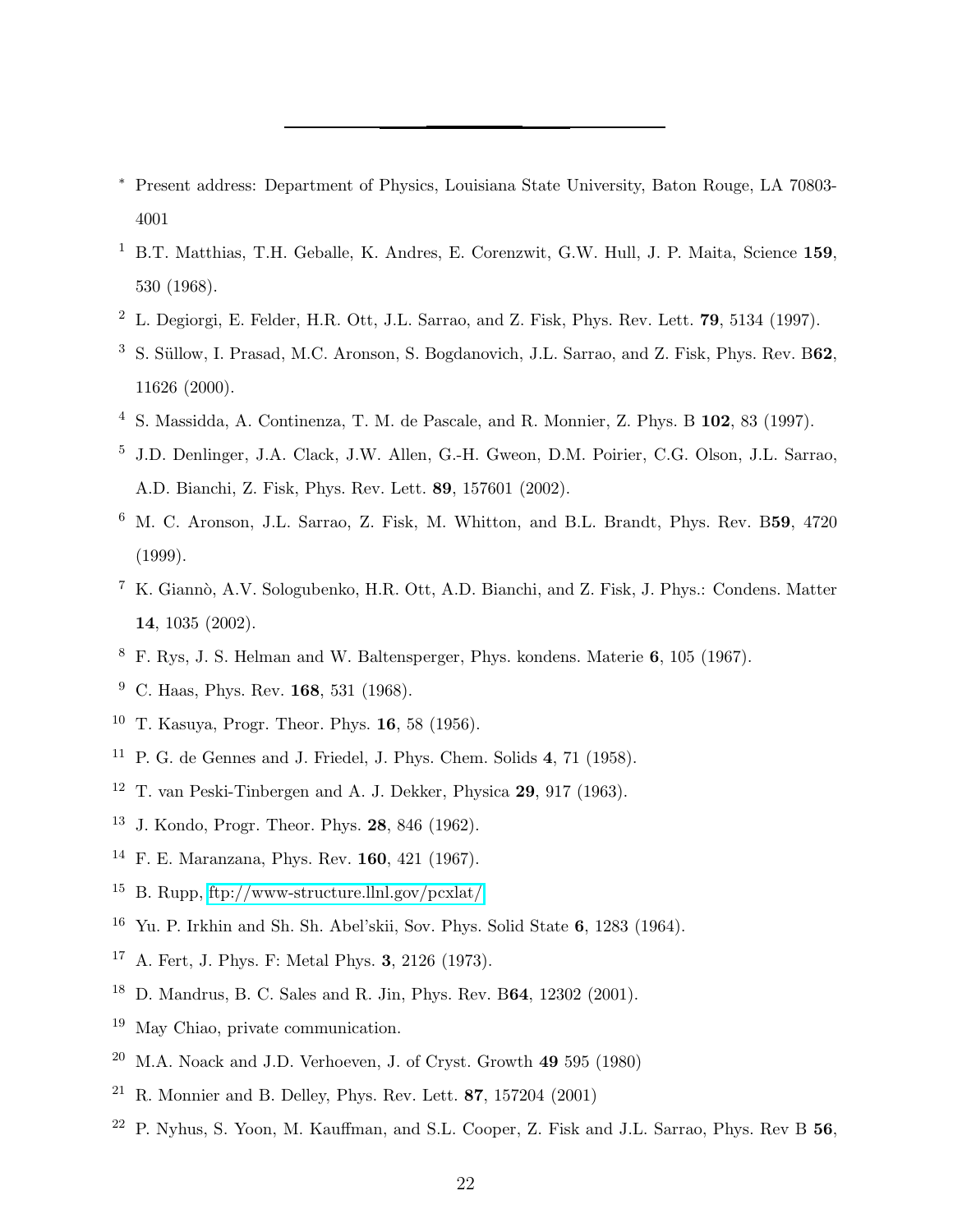2717 (1997)

- <span id="page-23-0"></span> $23$  J.C. Cooley, M.C. Aronson, J.L. Sarrao and Z. Fisk, Phys. Rev. B 56, 14541 (1997)
- <span id="page-23-1"></span><sup>24</sup> W. Henggeler, H.R. Ott, D.P. Young and Z. Fisk,Solid State Commun. 108, 929 (1998).
- <span id="page-23-2"></span> $^{25}$  recently, J.E. Hirsch, Phys. Rev. B 60, 14787 (1999) has pointed out another contribution to the anomalous Hall resistivity, arising from the spin current accociated with the charge transport by spin polarized bands. This contribution is negligible in our case.
- <span id="page-23-3"></span><sup>26</sup> K.N.R. Taylor and M.I. Darby, Physics of Rare Earth Solids, Chapmen and Hall, London (1972), p. 12
- <span id="page-23-4"></span> $27$  Y. Takakuwa, S. Suzuki and T. Sagawa, J. J. of Appl. Phys. 17, 284 (1978)
- <span id="page-23-5"></span> $28$  M. Christen, B. Giovannini, and J. Sierro, Phys. Rev. B 20, 4624 (1979)
- <span id="page-23-6"></span><sup>29</sup> N.W. Ashcroft and N.D. Mermin, in *Solid State Physics*, Saunders College Publishing (1976)
- <span id="page-23-8"></span><sup>30</sup> R.G. Goodrich, N. Harrison, J.J. Vuillemin, A. Teklu, D.W. Hall, Z. Fisk, and D.P. Young, J.L. Sarrao, Phys. Rev B 58, 14896 (1998)
- <span id="page-23-9"></span> $31\,$  S. Broderick, B. Ruzicka, L. Degiorgi, and H.R. Ott, J.L. Sarrao and Z. Fisk, Phys Rev B 65, 121102 (2002)
- <span id="page-23-10"></span> $32$  A. Hasegawa and A. Yanase, J. Phys. C: Solid State Phys.  $12$ , 5431 (1979)
- <span id="page-23-11"></span><sup>33</sup> W.M. Temmerman and P.A. Sterne, J. Phys: Condens. Matter 2, 5529 (1990)
- <span id="page-23-7"></span><sup>34</sup> The splitting of the acceptor levels is taken to be 75 %, that of the donor levels 50 % and that of the valence band 15 % of the splitting of the conduction band, respectively.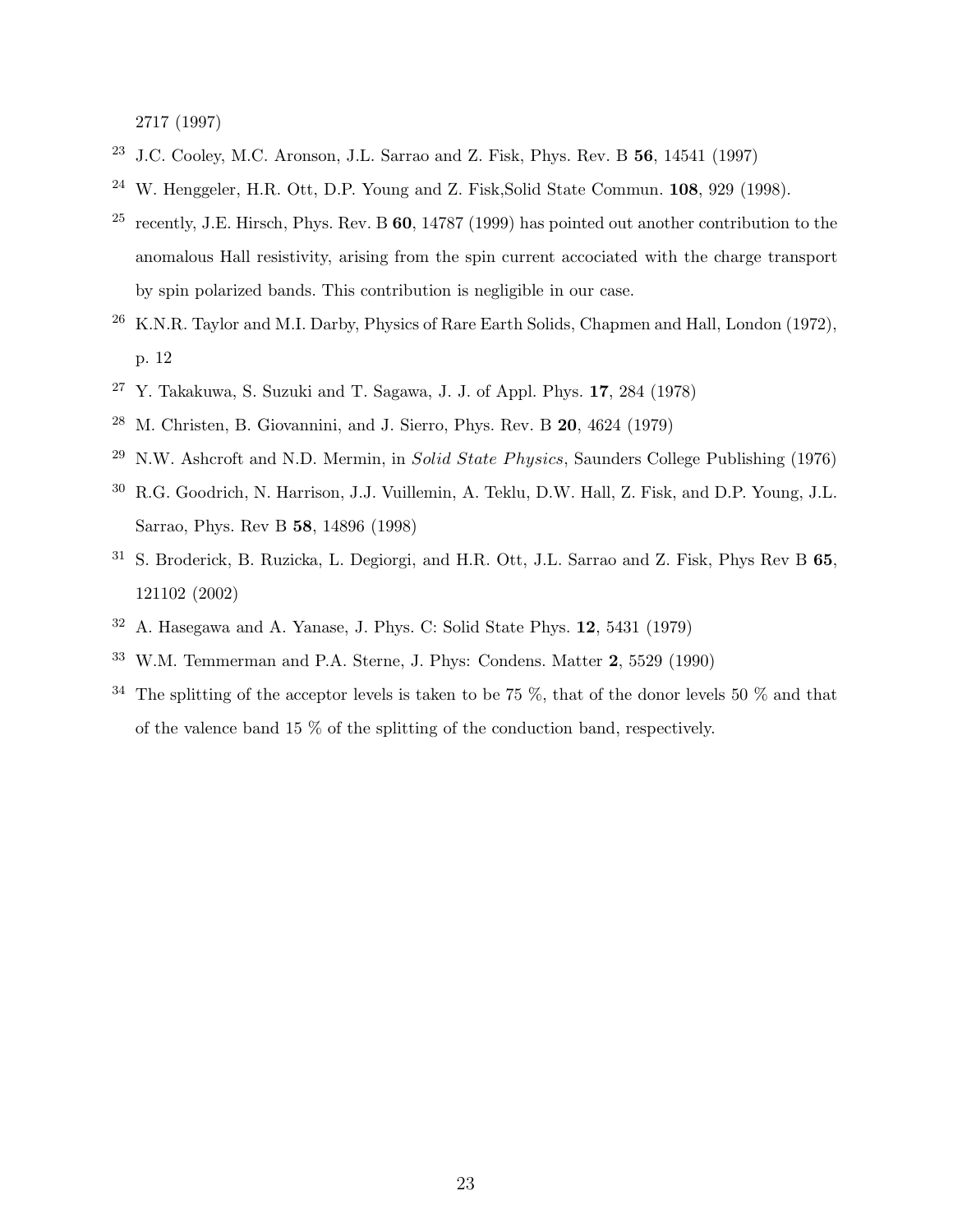

<span id="page-24-0"></span>FIG. 1: The total measured resistivity  $\rho$  of EuB<sub>6</sub> is represented by open circles. The calculated contributions due to scattering by phonons and magnetic excitations are shown by open squares and closed triangles, respectively. The closed diamonds represent the combined contribution to the resistivity of the scattering by point defects and of the non-ideal contacts. The solid line represents the total calculated resistivity in zero external field above 20 K.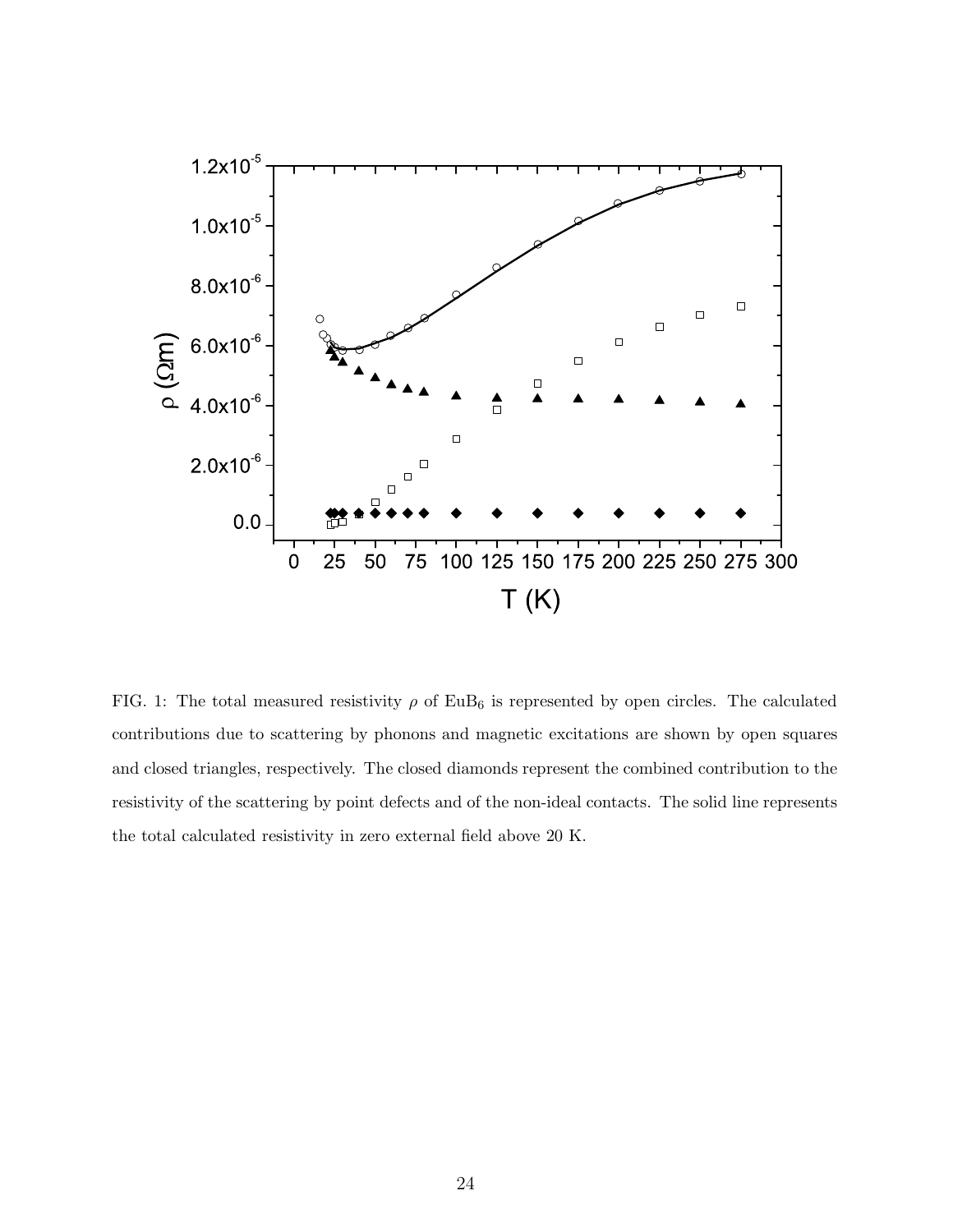

<span id="page-25-0"></span>FIG. 2: Itinerant carrier density  $n(T)$  in EuB<sub>6</sub> at high temperatures, obtained from the separation of the total resistivity into a magnetic, a phononic and an impurity contribution. (see fig. 1)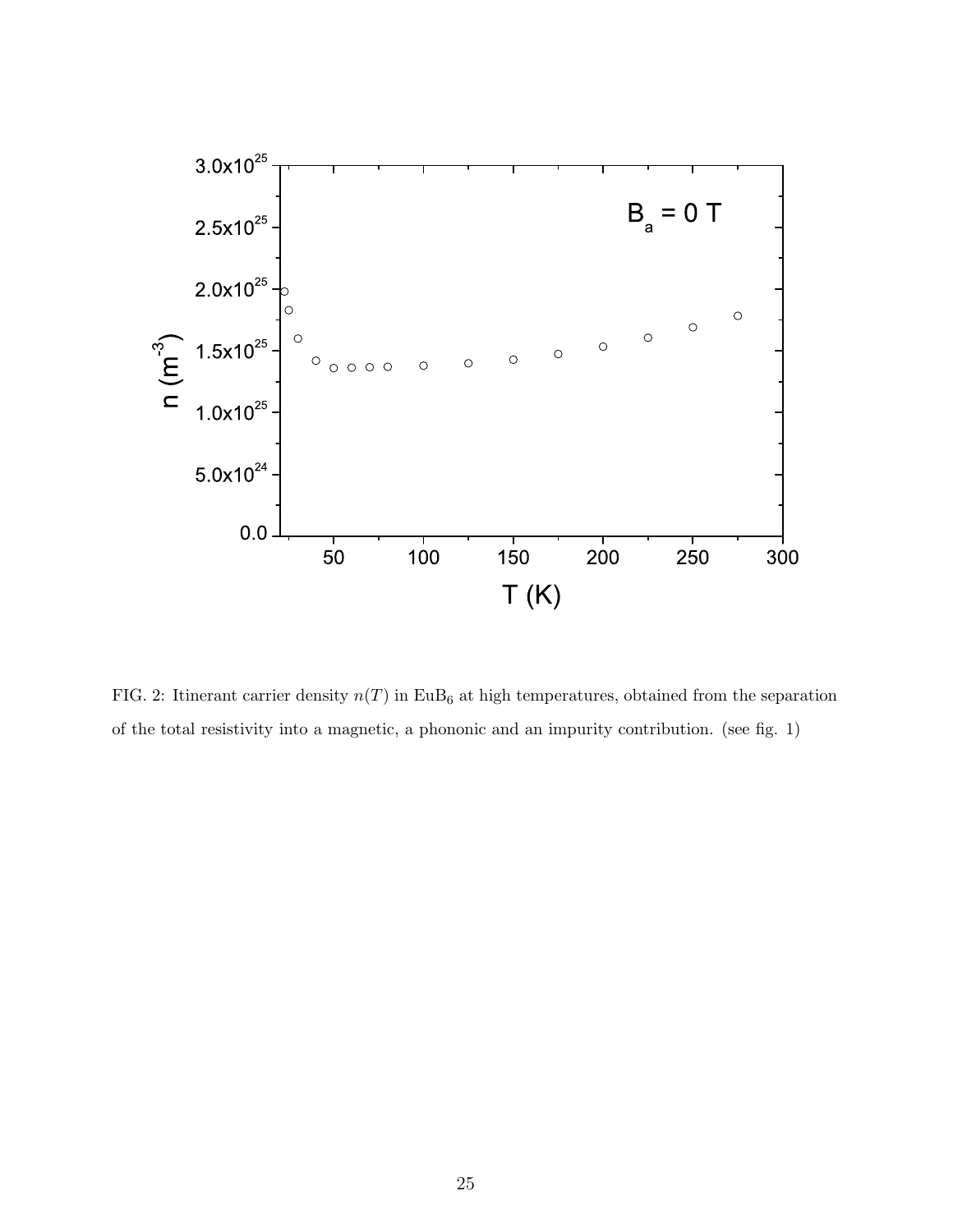

<span id="page-26-0"></span>FIG. 3: Bulk magnetization M of  $EuB_6$  as a function of applied magnetic field  $B_a$  oriented perpendicularly to the platelet-shaped sample. All data for temperatures above 30 K, where fitted according to eq. [\(18\)](#page-8-3), yielding the parameters  $M_{sat}$  and  $\gamma$ . The solid lines represent the mean field calculations for all temperatures using these parameters. Good agreement between this type of calculation and experiment prevails to even lower temperatures.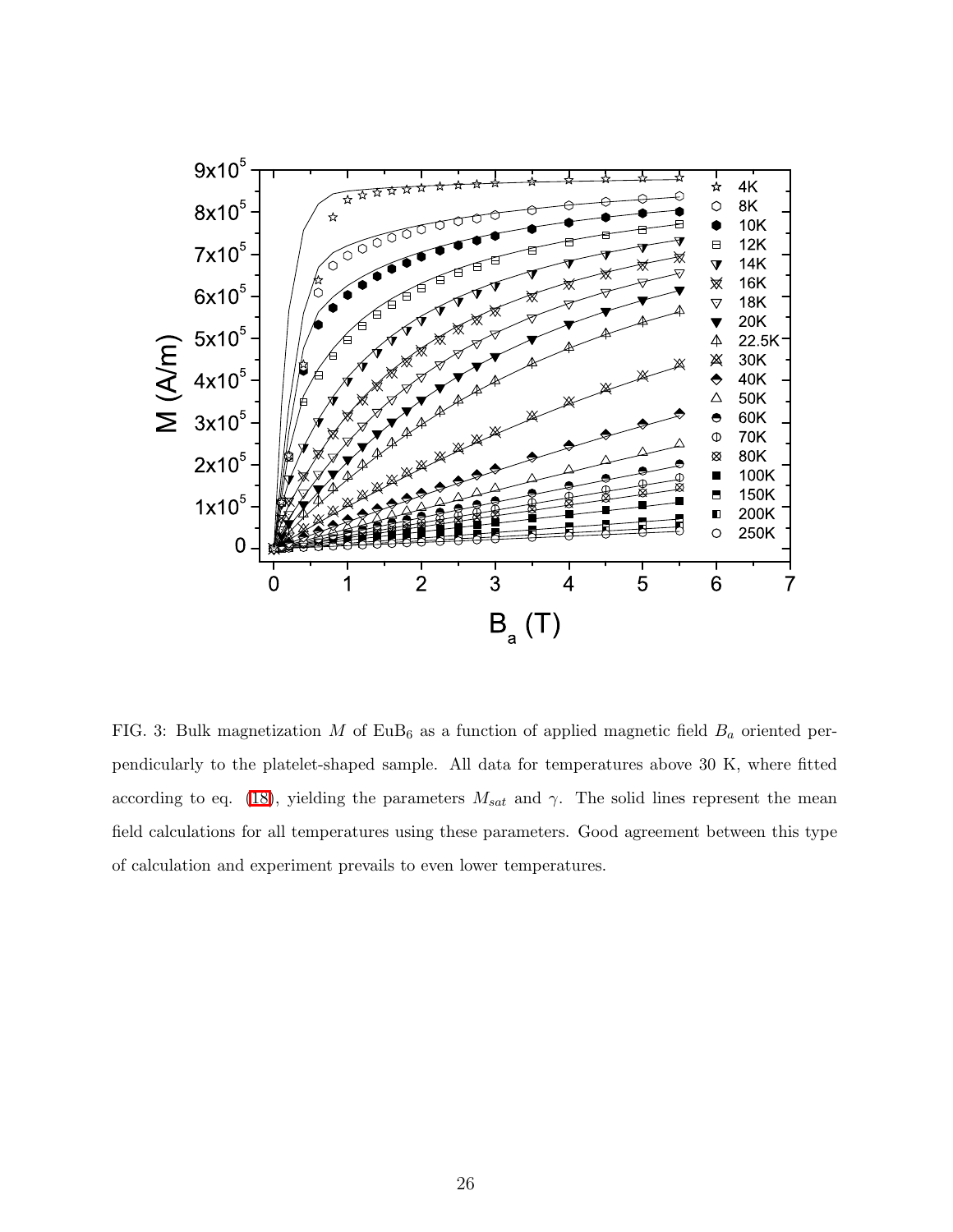

<span id="page-27-0"></span>FIG. 4: Magnetoresistivity of EuB<sub>6</sub> at 22.5, 40, 60, 80, 125 and 175 K, between 0 and 5.5 T. The solid lines are the results of the resistivity calculations described in the text.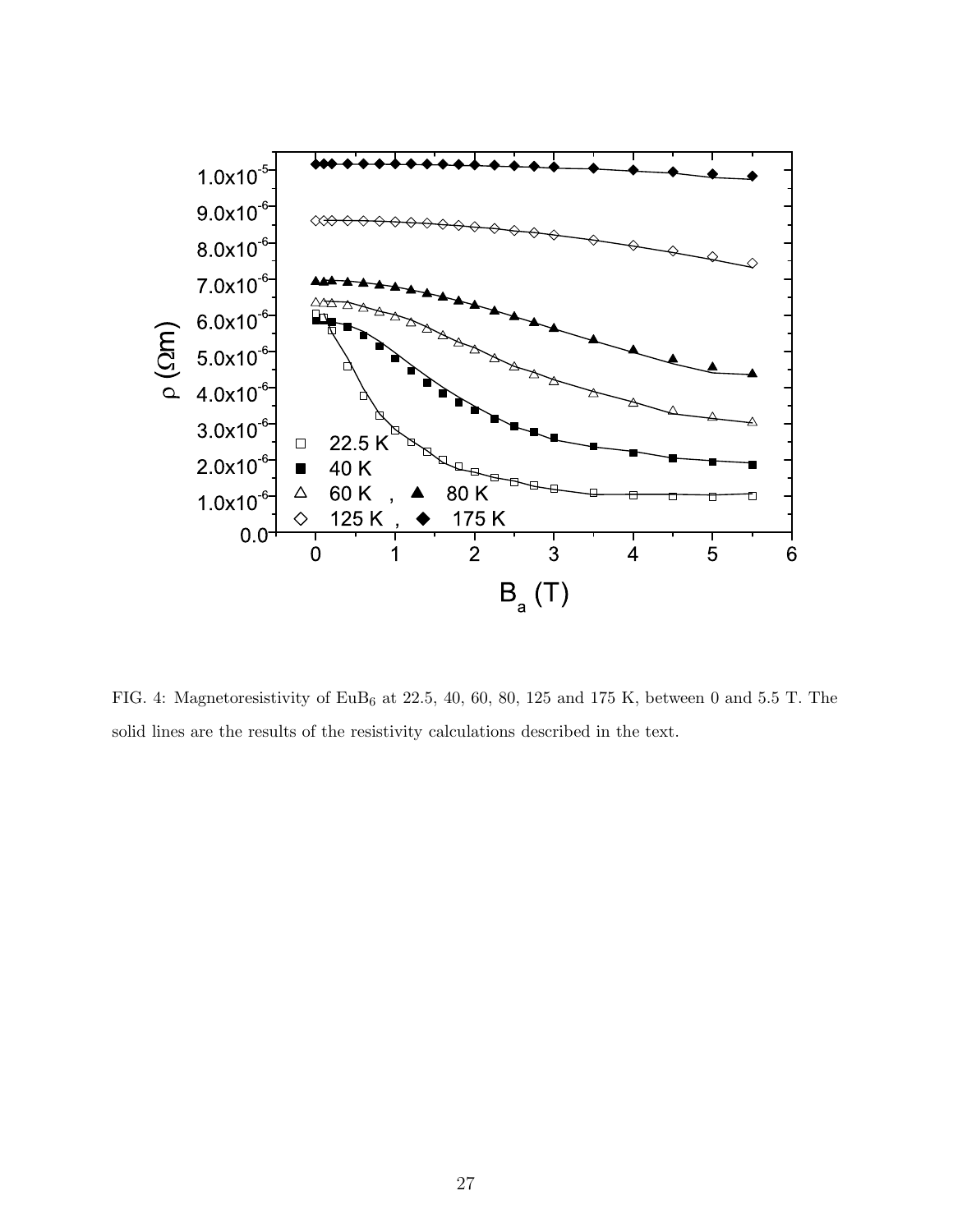

<span id="page-28-0"></span>FIG. 5: The charge carrier concentrations  $n^+(B_a)$  (a) and  $n^-(B_a)$  (b) in the spin moment up and spin moment down band, respectively, at 22.5, 40, 60, 80, 125 and 175 K between 0 and 5.5 T. Note the different scales of the y-axis.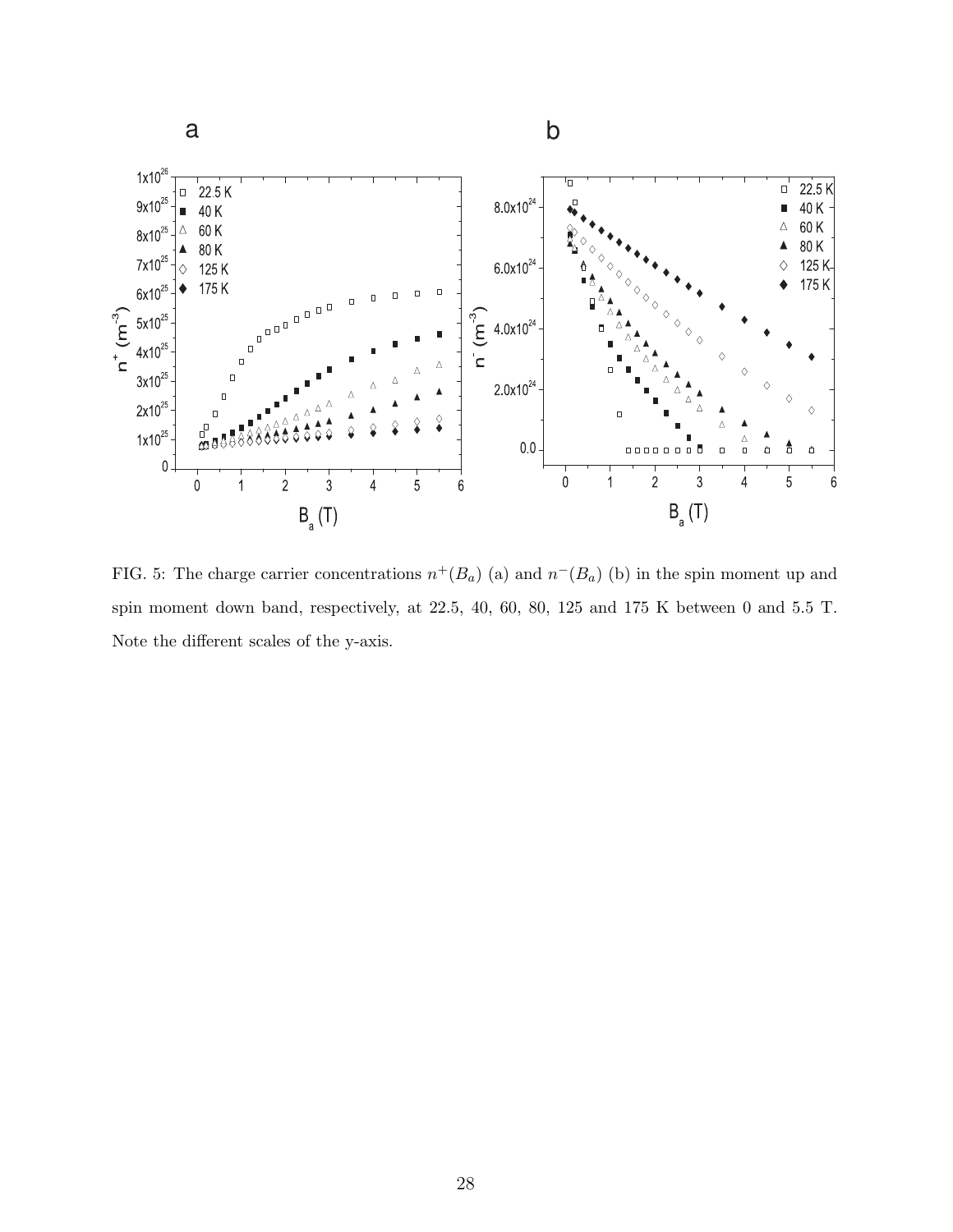

<span id="page-29-0"></span>FIG. 6: Measured Hall resistivities  $\rho_{Hall}(B_a)$  and calculated ordinary Hall resistivities  $\rho_H^{ord}$  of EuB<sub>6</sub> at 22.5, 60 and 125 K between 0 and 5.5 T. The empty symbols show  $\rho_{Hall}(B_a)$ , the full symbols display  $\rho_H^{ord}$ .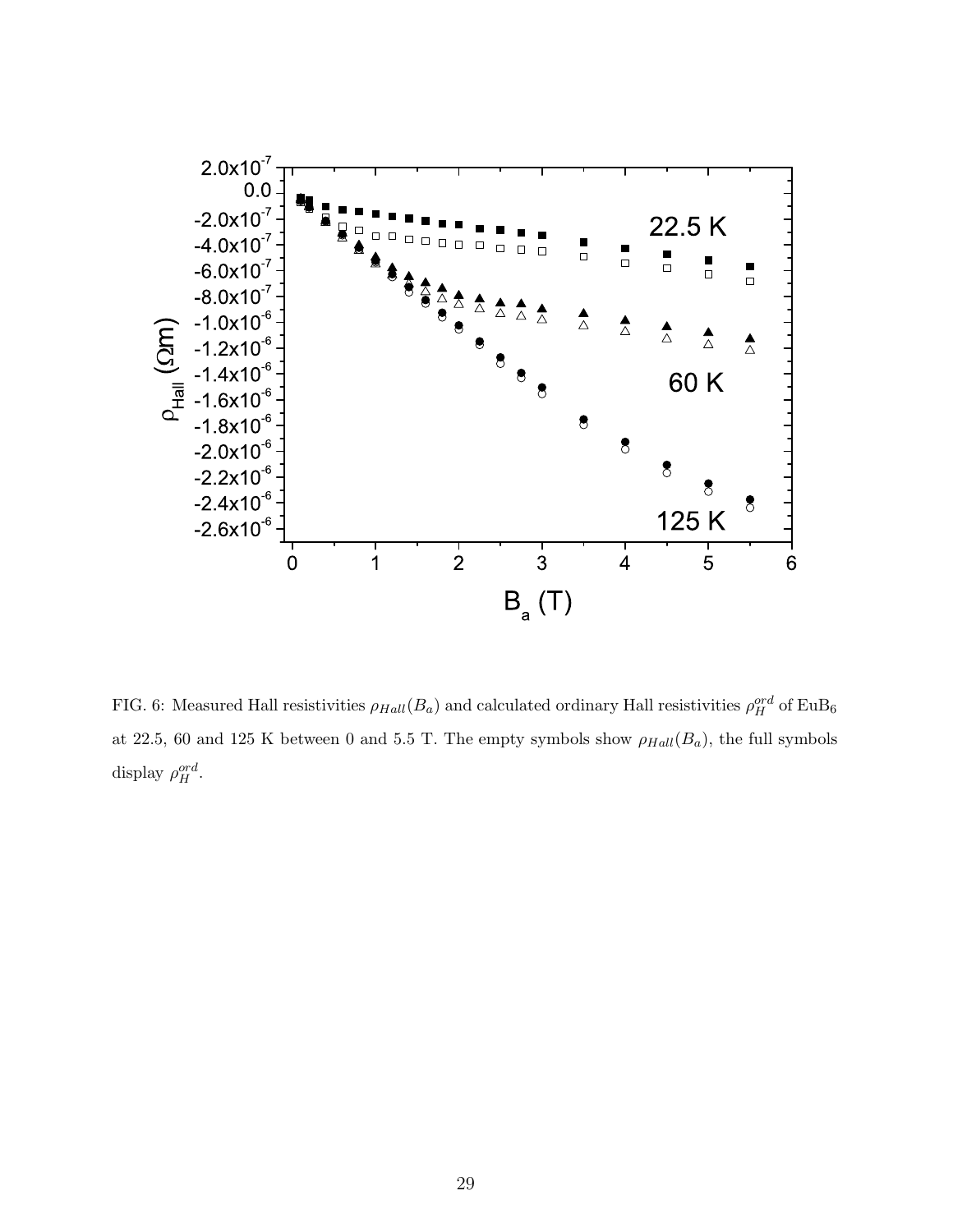

<span id="page-30-0"></span>FIG. 7: Calculated and experimentally derived anomalous Hall resistivities  $\rho_H^{mag}(B_a)$  of EuB<sub>6</sub> at 22.5, 60 and 125 K between 0 and 5.5 T. The empty symbols show the difference between the measured Hall resistivity  $\rho_H$  and the corresponding calculated ordinary contribution  $\rho_H^{ord}$ . The full symbols display the calculated anomalous Hall resistivities  $\rho_H^{mag}$  $_{H}^{mag}.$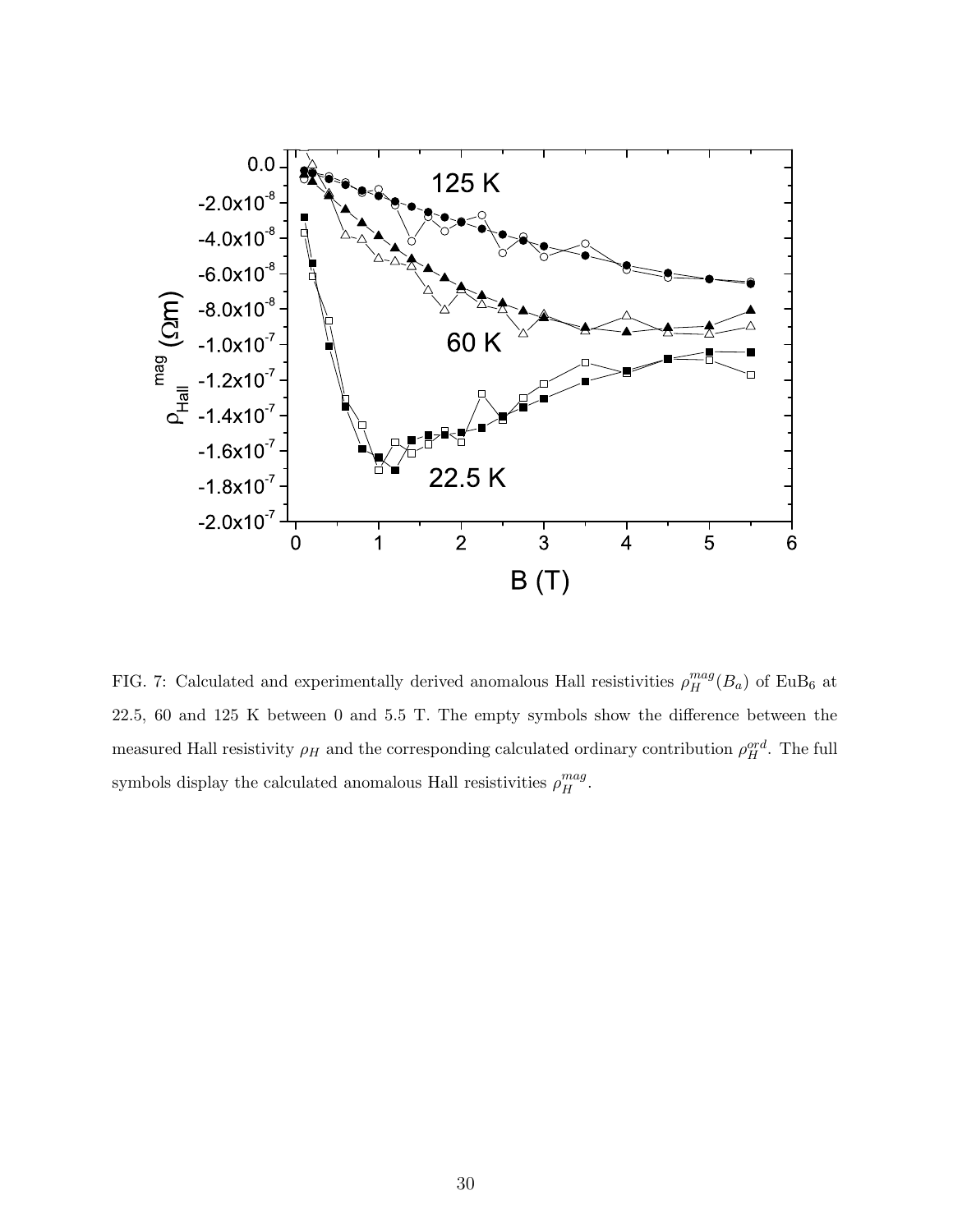

<span id="page-31-0"></span>FIG. 8: The measured (m) magnetoresistivity data  $\rho(B_a)$  for EuB<sub>6</sub> are displayed for 2, 4 and 8 K between 0 and 5.5 T. The calculated (c) curves are obtained for the corresponding temperatures, using the two-band model captured by eqs. [\(43a\)](#page-17-0) and [\(43b\)](#page-17-1).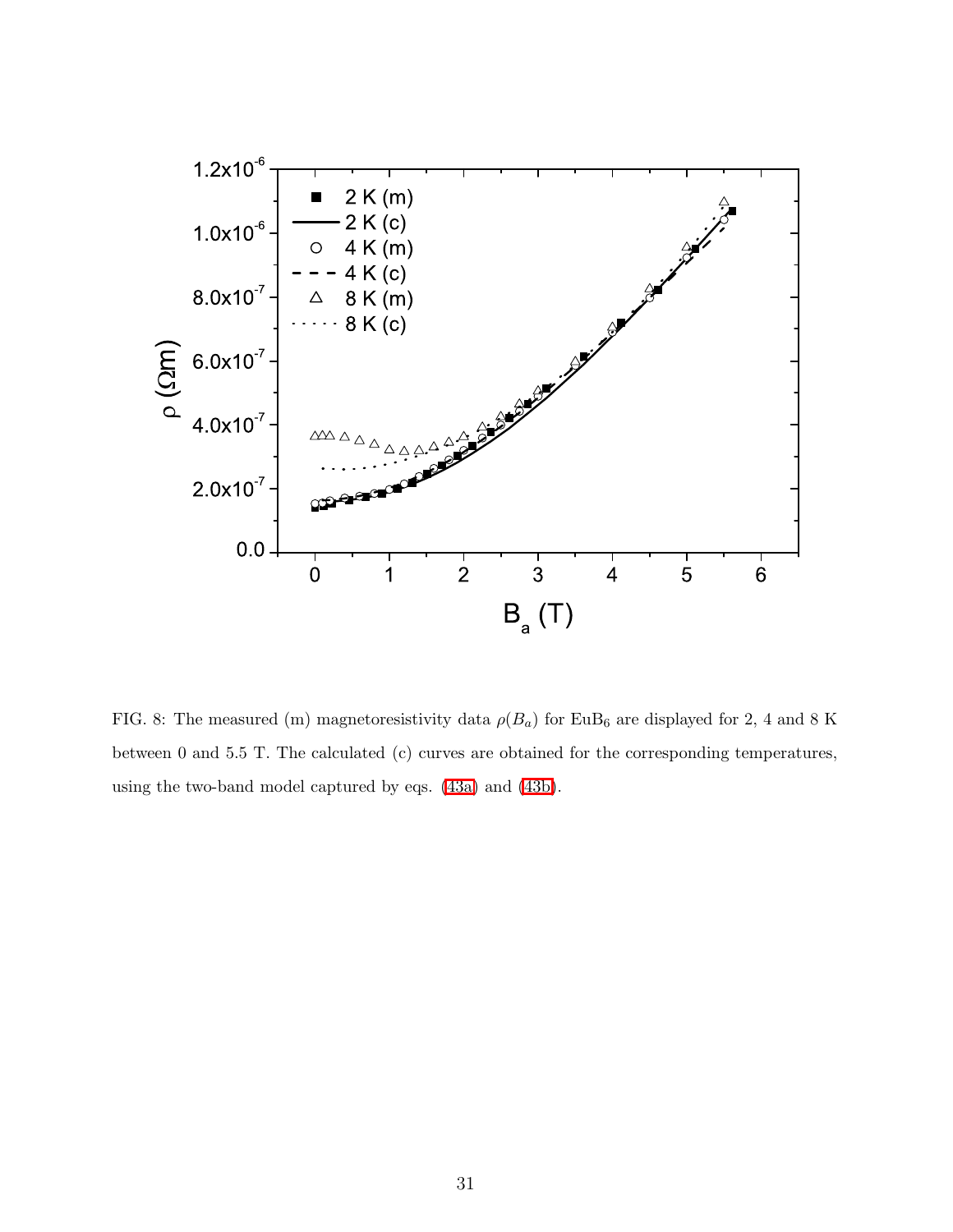

<span id="page-32-0"></span>FIG. 9: The measured (m) Hall resistivity data  $\rho_H(B_a)$  for EuB<sub>6</sub> are displayed for 2, 4 and 8 K between 0 and 5.5 T. The calculated (c) curves are again obtained, using the two-band model captured by eqs. [\(43a\)](#page-17-0) and [\(43b\)](#page-17-1).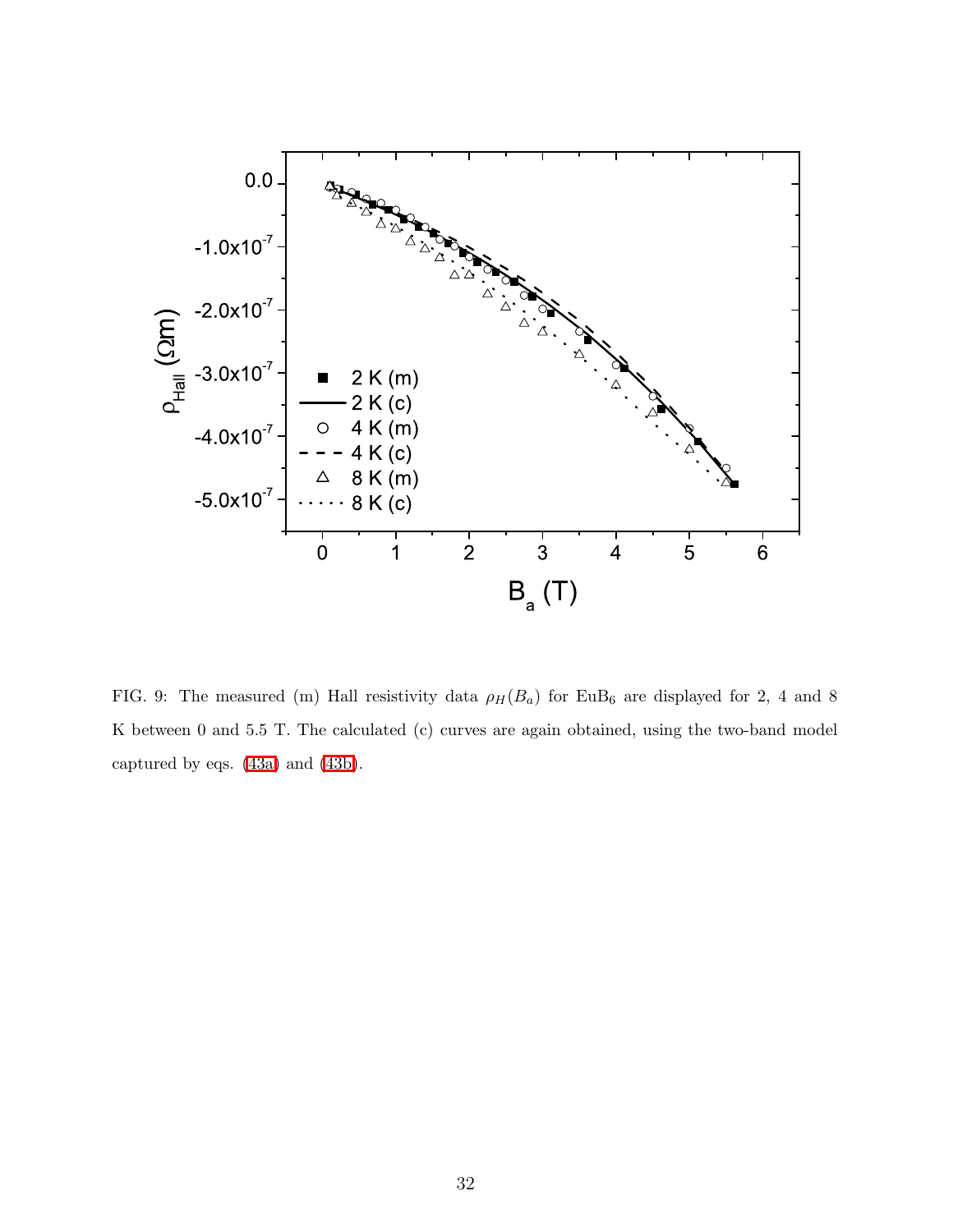

<span id="page-33-0"></span>FIG. 10: (Color in online edition) Schematic electronic excitation spectrum of  $EuB<sub>6</sub>$  around the chemical potential  $\mu$  at  $T = 22.5$  K. A possible arrangement of the conduction band, the valence band, an acceptor and a donor defect band is plotted for a:  $B_a = 0$  T, b:  $B_a = 4$  T, c:  $B_a = 5.5$ T. From left to right in each panel: valence band, acceptor levels (cation vacancies), conduction band, donor levels (B<sup>6</sup> vacancies). All energies are given in meV. The up-arrows and down-arrows denote the spin moment up and spin moment down subbands, respectively,  $\mu(0)$  is the chemical potential for  $B_a = 0$  T, whereas  $\mu$  denotes the chemical potential at the corresponding fields. The distribution of the charge carriers over the 4 different bands is explained in the text. Note that in b) and c) the conduction subband for the down moment lies far above the chemical potential and is thus irrelevant for our purposes.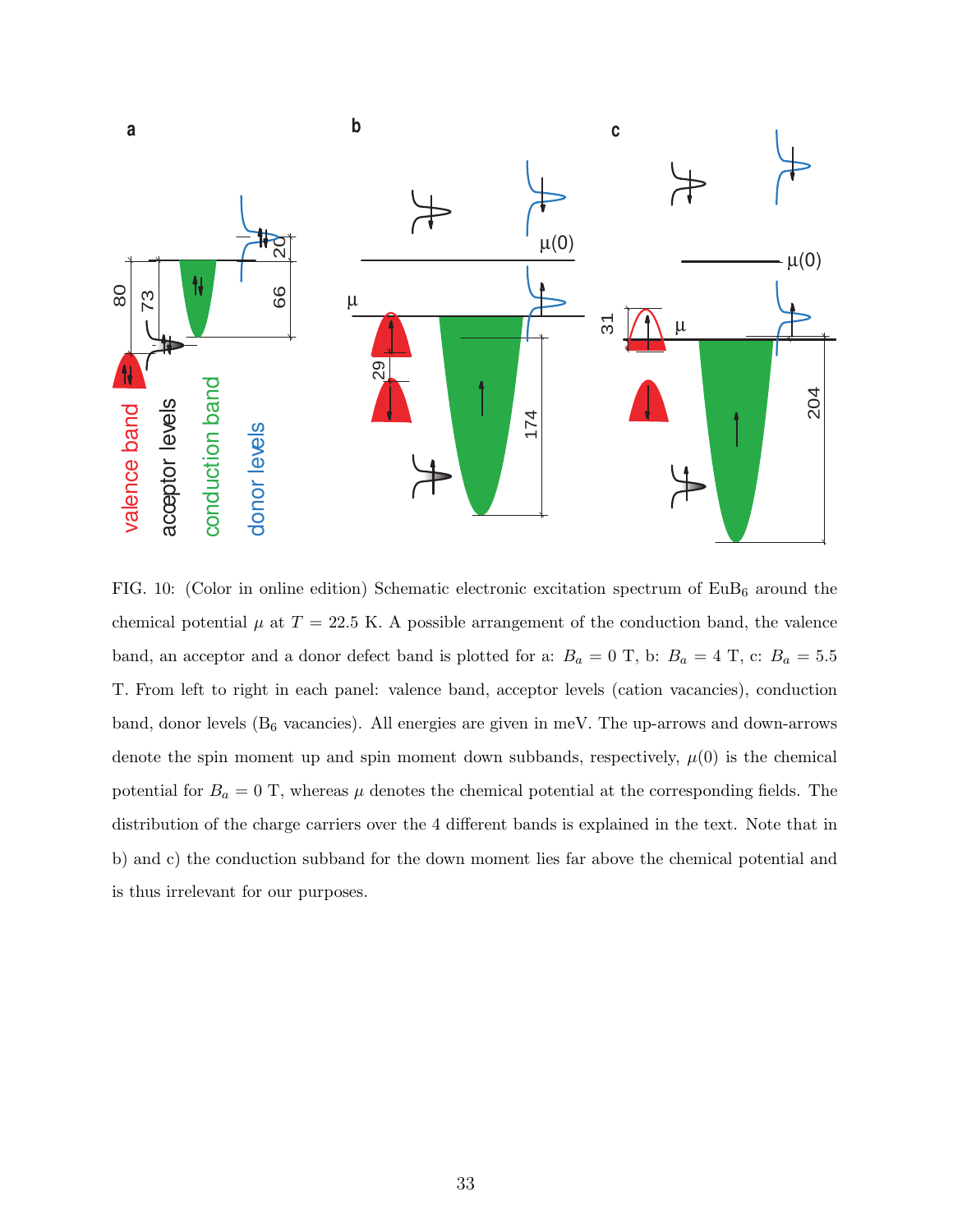

<span id="page-34-0"></span>FIG. 11: Bare plasma frequency  $\omega_p$  of EuB<sub>6</sub>, obtained from the calculated itinerant charge carrier densities, vs. temperature in zero magnetic field.  $\omega_p$  is calculated using eq. [\(45\)](#page-19-0) and the optical massed provided by the band structure calculations  $(m_e^{opt} = 0.24m_e, m_h^{opt} = 0.29m_e)$ .